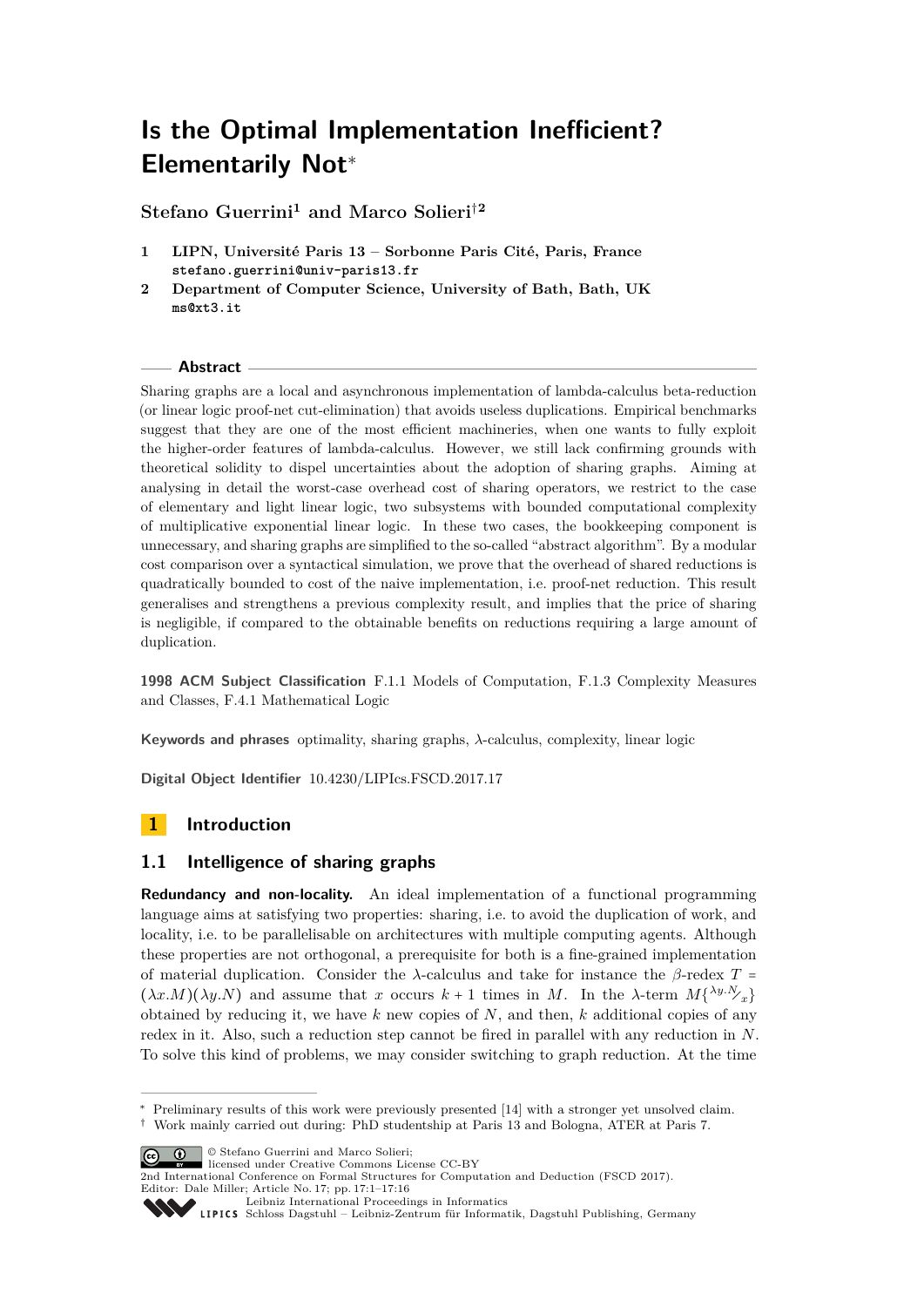## **17:2 Is the Optimal Implementation Inefficient? Elementarily Not**

of writing, the technique is employed for instance in the Glasgow Haskell Compiler, namely by the STG-machine at its core [\[21\]](#page-15-2), whilst its essence dates back to the early seventies [\[24\]](#page-15-3). The key idea can be formalised with proof-nets of linear logic (LL), where *T* can be expressed as in Figure [1a](#page-2-0). With respect to the syntax tree of *T* we notice: the explicit connection of the  $\lambda$ -link with its variable *x*; a ?-link connecting the  $k + 1$  occurrences of *x* in *M*; a box (the dotted square) around the argument of the application (the  $\Phi$ -link), to mean  $\lambda y$ .N is a duplicable term. Such information can be equivalently formalised by associating the boxing depth to each link – e.g. the rightmost *λ*-link has index 1. Now, a linear-*β* reduction step rewrites Figure [1a](#page-2-0) to Figure [1b](#page-2-0). The box is now shared, thus reductions in *N* can be performed without duplicating it. Unfortunately, this is still quite unsatisfactory. Indeed, if an occurrence of *x*, which is represented in the figure as a premiss of the topmost contraction ?-link, appears in argument position within  $M$ , i.e. it is linked to a  $@-$ link, then we have a "virtual *β*-redex". In particular, this @-link and the *λ*-link will form a redex, once we reduce the exponential redex between the ?-link and the promotion !-link. The problem is that firing the latter entails the duplication of the whole box, and thus the loss of sharing benefits.

**Sharing and locality.** Sharing graphs [\[19,](#page-15-4) [13,](#page-15-5) [4\]](#page-14-0) include instead, by their very design, the solution to these problems of duplication. Back to our example, instead of performing the duplication of the lowermost box, we can apply the "triggering" rule (*t*) shown in Figure [1b](#page-2-0)-c. This introduces a link of a new kind <sup>∣</sup>+⟩, called *mux* (multiplexer), that has *k* + 1 premisses and index 1 as the content of the box. Muxes perform duplications of boxes in a local, link-by-link way, following the approach introduced by interaction nets [\[18\]](#page-15-6). For instance, the  $|+$ )-link in the example can duplicate the  $\lambda$ -link only, by the  $(d^{\pm} \circ)$  rule in Figure [1c](#page-2-0)-d. This allows *N* being kept shared, whilst copies of the *λ*-link can now independently interact with @-links in *<sup>M</sup>*. Also, from the (*d*⊸<sup>+</sup> ) rule originates a sort of co-sharing link, the *negative mux* with kind |-⟩ and the same index, which implements sharing of contexts (outputs), instead of terms (inputs). In addition to the case of *λ*-links, there is one duplication for each other link (@*,* !*,* ?), but it is applicable only when the mux faces its principal port, i.e. its conclusion, depicted by an outgoing arrow. This makes duplication *lazy* – it is performed only when a mux obstructs the formation of other redexes. The life of a <sup>∣</sup>+⟩-link may end in two ways: by being merged into it, when it reaches the premiss of a ?-link, or by annihilating with a facing <sup>∣</sup>-⟩-links (i.e. the facing pair of links reduces to the identity). But positive muxes may also need to swap with negative ones, i.e. they duplicate each other. Therefore, we mark muxes with the index inherited from the exponential redex, e.g. 1 in our running example, so we can distinguish two kinds of redexes with two opposite muxes: annihilation when indices are equal, swap when they are different. In general, we would also need a supplemental mechanism or information tracking, the so-called "oracle", which manages indexes, as a local implementation of digging and dereliction of LL. But this is not the case for proof-nets for terms typed in the elementary and light variants of LL (ELL and LLL) [\[12,](#page-15-7) [6\]](#page-14-1). They are obtained by a restriction on usual exponential boxes that makes indices immutable by definition. Hence, for their sharing implementation we can simply consider the so-called *abstract algorithm* of sharing graphs (ASG). Thanks to muxes, the sharing graph *G* that is the normal form of *T* is a (possibly enormously) compressed representation of the proof-net  $\overline{T}$  we would have obtained by ordinary cut-elimination. To retrieve  $\overline{T}$  from *G*, we need the *read-back* (RB) – a set of additional rewriting rules for sharing graphs, which unlatch muxes to let them freely duplicate downwardly, i.e. from the root of the term to its inputs.

<sup>⊳</sup> This paper considers elementary proof-nets (EPN) to represent ELL and LLL typed terms, or proofs (presented in Section [2\)](#page-3-0), and their sharing implementation with ASG, including RB (Section [3\)](#page-6-0).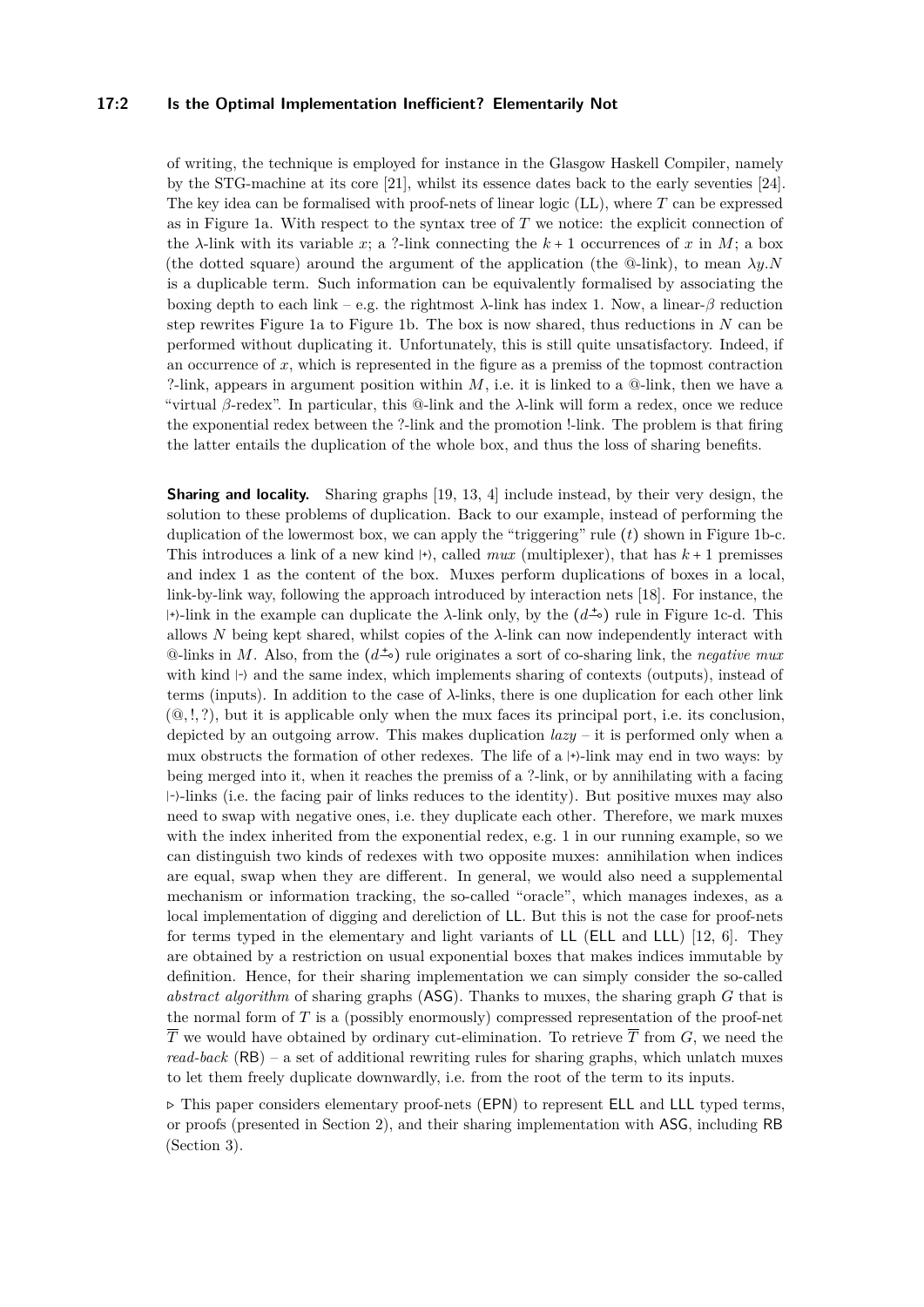<span id="page-2-0"></span>

**Figure 1** Examples: sharing reductions (a-d) on a proof-net; unshared graph (e) unfolding of d.

## **1.2 Efficiency of sharing graphs**

**Question.** The possible benefits of sharing were astonishingly evident from the very first sequential implementations of sharing graphs. For example, in the normalisation of *λ*-terms benchmarks of BOHM [\[3\]](#page-14-2) recorded polynomial times, against traditional languages (Caml Light and Haskell) [\[4,](#page-14-0) Ch. 10] requiring exponential times. But sharing and locality may come with a price. *What is the price of sharing graphs?* To answer this question, very recently broadly surveyed by Asperti [\[1\]](#page-14-3), we first need the notion of cost. We cannot use the number of  $\beta$  steps, since, even though they are a reasonable [\[23\]](#page-15-8) measure for the  $\lambda$  calculus [\[9\]](#page-14-4), in sharing graphs whole families of redexes are reduced simultaneously, (and this is the reason why they realise the Lévy optimal reduction [\[20\]](#page-15-9)). Nor can we use the number of such parallel *β*-steps, since it would be an enormously parsimonious measure. Indeed, a polynomial number of family reductions in the size *s* of a term may hide a concrete cost bigger than a tower of exponentials of *s*, caused by the oracle rules [\[5\]](#page-14-5) or by the local duplication rules [\[2\]](#page-14-6). Therefore, a study of the complexity of sharing graphs is necessarily limited by the state of the art to take the form of a comparison to some existing reduction system, i.e. by the approach of "ICC in the small" [\[10\]](#page-14-7), and to use a cost measure based on standard rewriting theory – counting the size of sub-graphs that are erased/introduced at each step. Hence, to employ a reasonable measure we are possibly renouncing to parsimoniousness.

<sup>⊳</sup> In Section [4.1](#page-8-0) we shall define two cost functions for ASG and EPN reductions.

**A first partial answer.** In the only previous contribution which tackled the complexity study of ASG [\[7\]](#page-14-8), Baillot, Coppola and Dal Lago exploited the implicit computational complexity of (the affine variants of) ELL and LLL. The cost of the cut-elimination of a proof-net *N* with maximum boxing index *d* is related respectively by a Kalmar elementary function in the size of *N* and rank *d*, in ELL, or by a polynomial function in the size of *N* and degree *d*, in LLL. By means of a quantitative semantical tool [\[8\]](#page-14-9) inspired by the geometry of interaction [\[11\]](#page-14-10), the authors proved that the cost of a normalisation with sharing graphs of ELL and LLL proof-nets remains in the two aforementioned complexity classes. But they were not able to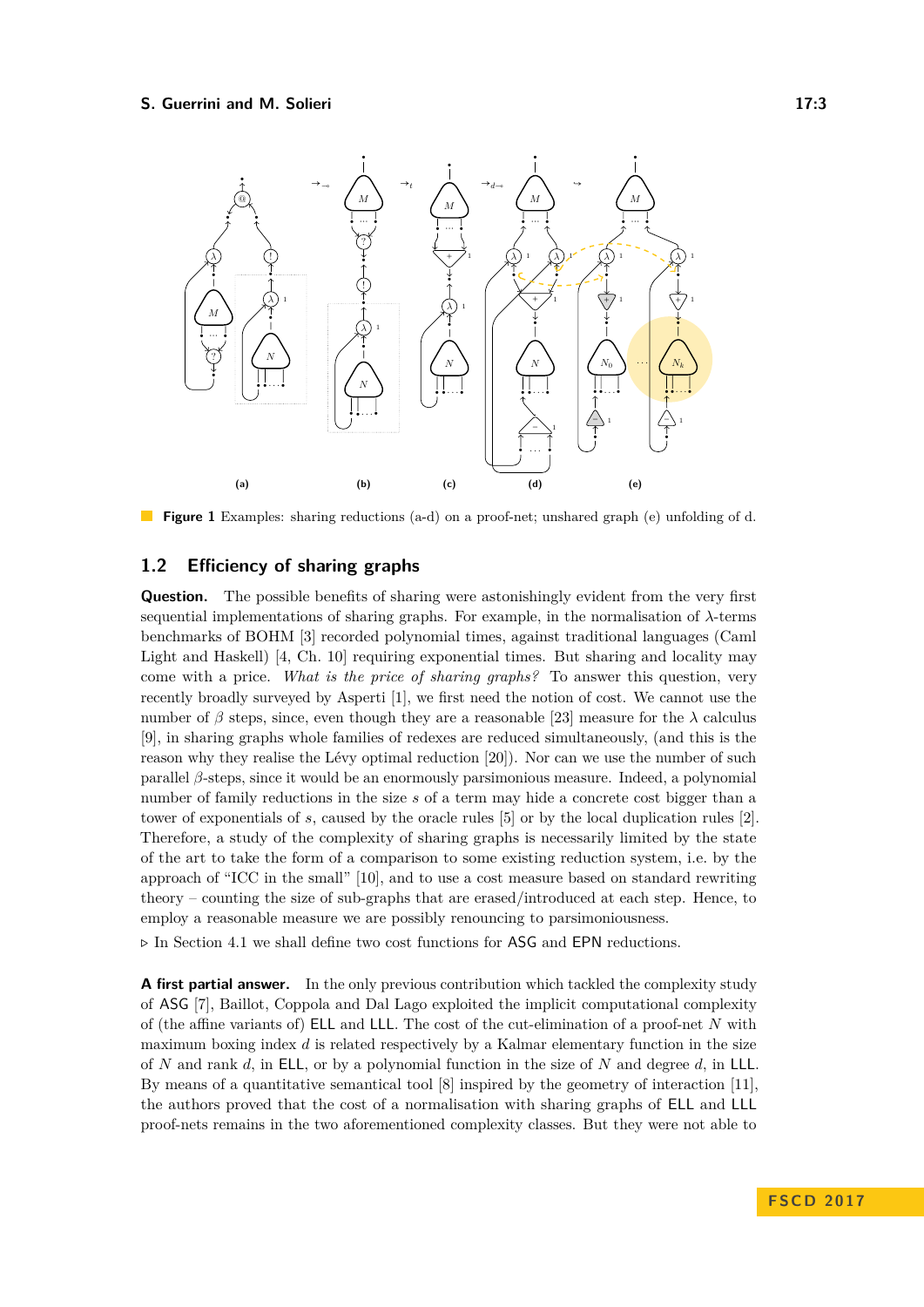### **17:4 Is the Optimal Implementation Inefficient? Elementarily Not**

give any explicit bound to the overhead that sharing graphs might introduce in the worst case – for instance, when it becomes less effective, since the reduction does not require a relevant amount of duplications. Moreover, the technical approach hardly seems adaptable to prove a similar result for the more general case featuring the "oracle".

**Contributions.** We study the complexity of reducing (proof-nets representing)  $\lambda$ -terms typed in the elementary or light linear logic and relate it to the cost of naive reduction. In particular, we give a worst-case bound of the cost of sharing reduction as a quadratic function in the cost of the naive reduction. Three are the axis along which this paper improves the previous literature [\[7\]](#page-14-8):

- **1.** *Strength.* We give a clear bound to the overhead of sharing reduction.
- **2.** *Generality.* Our analysis considers strategy-agnostic reductions of arbitrary length, instead of normalisation, and includes the read-back rules (which are sub-optimal). In this way we get a more uniform, and perhaps fairest, complexity comparison.
- **3.** *Scalability.* The technical approach bases on a quantitative extension of an elegant syntactical simulation between sharing graphs and proof-nets; this provides modularity for our complexity analysis, and appears to give room for further investigations also about more general cases.

<sup>⊳</sup> The complexity bound is obtained in Sections [4.2](#page-8-1) and [4.3.](#page-10-0) Detailed proofs are omitted for lack of space, but can be found in an extended version available on authors' websites.

# <span id="page-3-0"></span>**2 Intuitionistic elementary and light logics**

We start by introducing proof-nets of ELL and LLL. We define first the two intuitionistic and weakening-free logics by a levelled sequent calculus inspired by the approach of Guerrini, Martini and Masini [\[15\]](#page-15-10), which represents a typing system for *λI* terms. The absence of weakening in  $\lambda I$  will remove a considerable technical overhead that have no impact on the complexity question (in the literature [\[7,](#page-14-8) for instance] garbage collection is indeed quite commonly postponed at the end) nor on the proof technique. On the other hand, this will greatly ease the exposition of ASG and their complexity analysis, since it removes reduction rules and entails the uniqueness of the root in sharing graphs.

Then, we give the translation of sequent proofs in levelled proof-nets, that are directed hypergraphs where every (occurrence of a) formula is a vertex and every inference rule is a directed hyperedge (called link) that goes from the premisses of the rule to its conclusions. Axioms and cuts correspond instead to a direct plugging of the two sub-proofs. Finally, we will present cut-elimination as reduction of proof-nets.

# **2.1 Sequent calculus and typed lambda terms**

▶ **Definition 1** (Logics and typing). Given *L* a set of *literal* symbols, the *formulas* of ELL and LLL are built from the following grammar.

$$
T ::= L | T \neg T | !T | \$T.
$$
\n<sup>(1)</sup>

A *levelled formula* is a pair  $T^n$  where  $T$  is a formula and  $n \in \mathbb{N}$ . Given a set  $V$  of *variables*, the set of *terms* is defined from the standard definition of the  $\Lambda$  calculus:

$$
t ::= V \mid \lambda V \cdot t \mid t \cdot t,\tag{2}
$$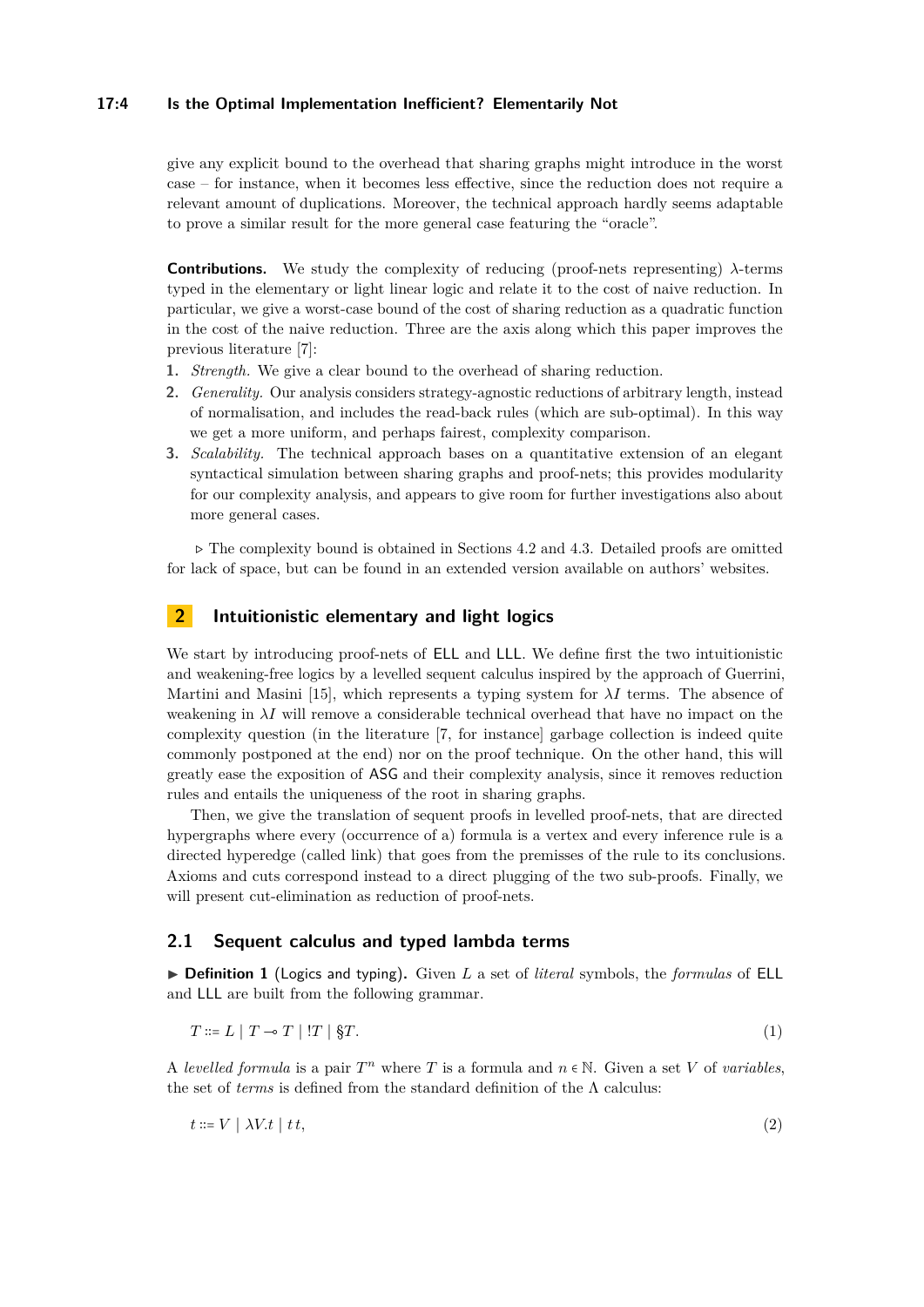<span id="page-4-0"></span>
$$
\frac{\Delta_1^{n+1}, \Gamma_1^n + t : A^n \quad \Delta_2^{n+1}, \Gamma_2^n, x : A^n \vdash u : B^n}{\Delta_1^{n+1}, \Delta_2^{n+1}, \Gamma_1^n, \Gamma_2^n \vdash u[t/x] : B^n} \text{(Cut)}
$$
\n
$$
\frac{\Delta^{n+1}, \Gamma^n, \{x : A^n\} \vdash t : B^n}{\Delta^{n+1}, \Gamma^n \vdash \lambda x. t : A \to B^n} \text{ (-a)}
$$
\n
$$
\frac{\Delta_1^{n+1}, \Gamma_1^n \vdash t : A^n \quad \Delta_2^{n+1}, \Gamma_2^n, x : B^n \vdash u : C^n}{\Delta_1^{n+1}, \Delta_2^{n+1}, \Gamma_1^n, \Gamma_2^n, y : A \to B^n \vdash u[vt/x] : C^n} \text{ (-b)}
$$

**(a)** Common rules: axiom, cut, abstraction, application

$$
\frac{\Gamma^{n+1} + t : A^{n+1}}{\Gamma^{n+1} + t : A^n} (!) \qquad \frac{\{x : A^{n+1}\} + t : A^{n+1}}{\{x : A^{n+1}\} + t : A^n} (!) \qquad \frac{\Gamma^{n+1}, \Delta^{n+1} + t : A^{n+1}}{\S \Gamma^n, \Delta^{n+1} + t : \S A^n} (S)
$$

**(b)** Elementary promotion

**(c)** Light promotion –  $\Gamma$ ,  $\Delta$  may be empty

$$
\frac{\Delta^{n+1}, \Gamma^n, (x_i : A^{n+1})_{1 \le i \le m} + t : B^n}{\Delta^{n+1}, \Gamma^n, y : A^n + t [y|_{x_i}]_{1 \le i \le m} : B^n} (?)
$$

**(d)** Contraction

**Figure 2** Levelled sequent calculus of **ELL** and **LLL**.

by constraining abstraction so that it bounds at least one occurrence (i.e. *x* must appear as a free variable of *t* in order to write *λx.t*). The *sequent calculus* of the *first-order, weakening-free, intuitionistic fragment of* ELL *and* LLL is defined in Figure [2](#page-4-0) and represents a type assignment system for the  $\Lambda_I$  calculus.

<sup>I</sup> Remark 2 (LLL <sup>⊂</sup> ELL). Observe that § cannot appear in ELL formulas and that the light version of the (!) rule is an instance of the elementary one. Moreover, any proof *π* of LLL can be encoded in ELL by using the logical modality ! instead of §. For this reason and the sake of simplicity, in the rest of the paper we shall refer only to the elementary version.

# **2.2 Proof-nets**

<span id="page-4-1"></span>▶ **Definition 3** (Elementary proof-nets). Given a set of *vertices*, a *link* is a directed hyperedge, i.e. a triple  $(V \kappa^n u)$ , where: *u* is a vertex called *conclusion*, *V* is a non empty sequence of vertices called *premisses*,  $\kappa$  is a label called *kind*,  $n \in \mathbb{N}$  is called *level*. Depending on the kind of a link *l*, a *polarity* is assigned to each of its vertices, i.e. an element of  $\{\iota, o\}$ (input and output), and the *arity* may be fixed, i.e. the number of vertices of *l*. In order to keep a better correspondence with the underlying *λ*-calculus, the kinds of links will correspond to the syntactical construct associated to the rule and not to the corresponding logical connective. Also, links are depicted so that positioning follows the input/output computational interpretation, *o* above, *ι* below; whilst arrows orientation follows the prooftheoretical viewpoint, premisses inward, conclusions outward.

A proof-net of the fragment of ELL of our interest, to which we shall simply refer to as an *elementary proof-net* (EPN), is the hyper-graph *N* obtained by the *translation*  $\llbracket \pi \rrbracket$  of some sequent proof  $\pi$ , as inductively defined as follows. Let R be the last rule of  $\pi$ , assume its shape to be as in one of Figures [2a, 2b,](#page-4-0) and [2d.](#page-4-0) Also, let  $\pi_1, \pi_2$  respectively be the sub-proofs of  $\pi$  (if any) whose conclusions are the leftmost and rightmost premisses of *R*. Then the translation of  $\pi$  is given by the case analysis in Figure [3.](#page-5-0) There we assume that  $\llbracket \pi_1 \rrbracket$ ,  $\llbracket \pi_2 \rrbracket$  are disjoint, and also that, except when otherwise depicted, both are disjoint from the vertices introduced by the inductive steps (i.e. new vertices are "fresh"). Although we shall label vertices with their names, in the picture we used formulas to ease the reading and stress the correspondence with the sequent proof.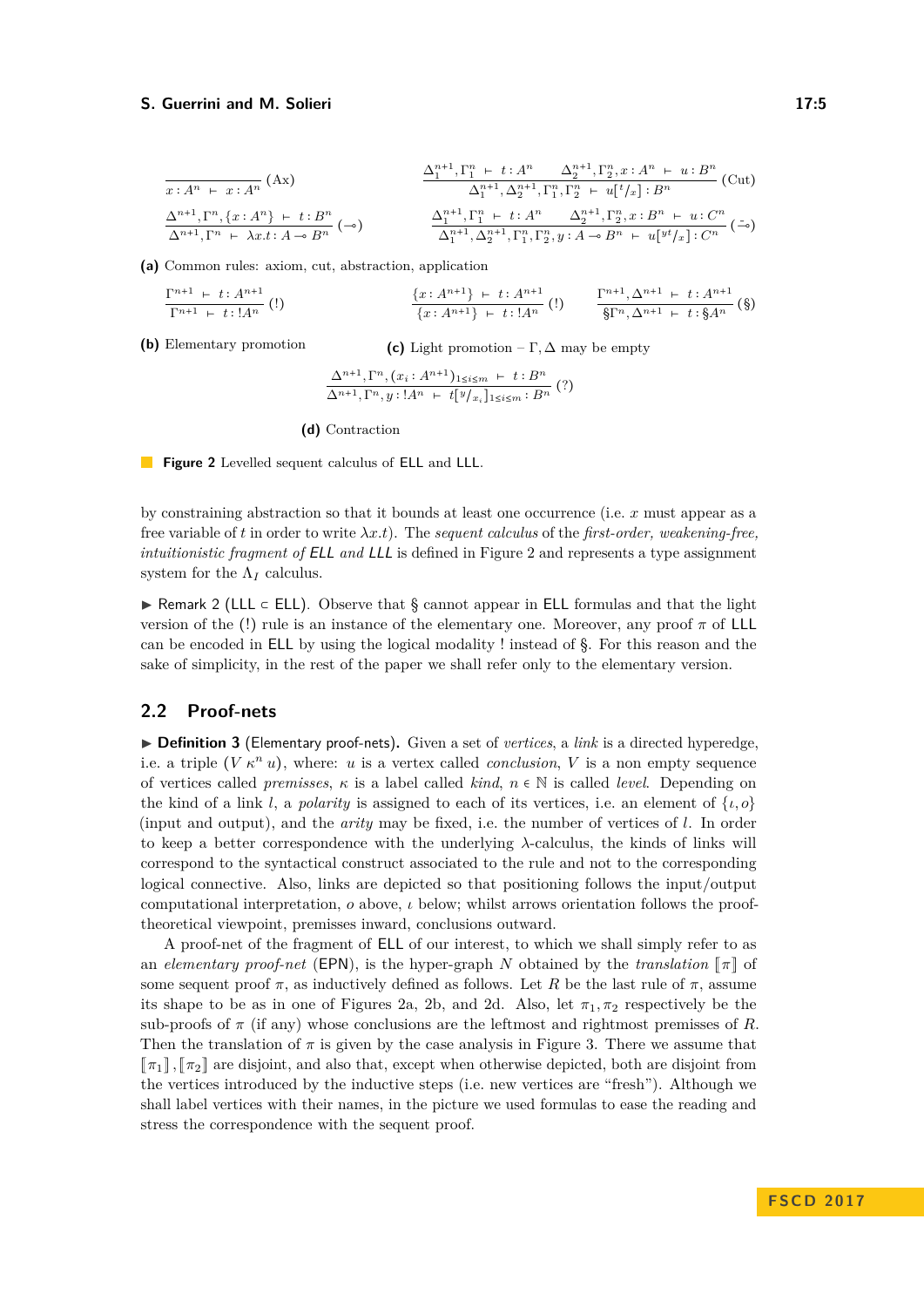#### **17:6 Is the Optimal Implementation Inefficient? Elementarily Not**

<span id="page-5-0"></span>

**Figure 3** Elementary proof-nets, as translated from sequent proofs. See Definition [3](#page-4-1) and Figure [2.](#page-4-0)

The *conclusions* of *<del></del>* $\pi$  are the vertices corresponding to formulas appearing in the sequent proved by *π* – *input* vertices stand for formulas on the left-hand side of the sequent, *output* ones for those on the right-hand side. The set of the conclusions of  $N \in \text{EPN}$  is called its *interface* and denoted by iface(*N*); any vertex of *N* not in iface(*N*) is an *internal vertex* of *N*, and the corresponding set is denoted by  $int(G)$ .

I Remark 4 (*λ*-terms). The input-output relation allows to associate a *λ*-term to a proof-net – if we erase exponential links, we essentially obtain the syntax tree of the term.

 $\triangleright$  **Definition 5** (Boxes). The level of a vertex *v* is denoted as  $\ell(v)$ , and we shall write the same for a link, meaning the level of its premiss(es). The maximum level of links in *N* is written  $\partial(N)$ . A *box* of level *n* in  $N \in$  EPN is a sub-graph *B* of *N* whose links and vertices have level not smaller that *n* and that is maximal with respect to inclusion. The *ι* conclusion *v* of *B* is called its *principal door*, whilst the *o* conclusions  $u_1, \ldots, u_k$  *auxiliary doors*. We shall then denote *B* as  $(u_1, \ldots, u_k \langle \langle B \rangle \rangle v)$ . Boxes are depicted with dotted squares.

**Definition 6** (Paths). A *path* from  $u_0$  to  $u_k$  in a graph *G* is a sequence of vertices  $(u_0, \ldots, u_k)$  for which there is a sequence of links  $l_0, \ldots, l_{k-1}$  such that  $u_i \neq u_{i+1}$  and  $u_i$ belongs to both the vertices of  $l_i$  and those of  $l_{i+1}$ , for any  $0 \leq i \leq k-1$ . A *downward path* is a path such that:  $u_i$  is not the first premiss of a  $\lambda$ -link and is an *o*-vertex of  $l_{i+1}$ ; and  $u_{i+1}$  is an *ι*-vertex of  $l_{i+1}$ , for any  $0 \leq i \leq k-1$ . If these holds, then  $(u_k, \ldots, u_0)$  is an *upward path* from  $u_k$  to  $u_0$ . We shall write  $u \sim v$  when there is a path from *u* to *v*,  $u \sim v$  when there is a downward one,  $v \nless u$  when  $u \nless v$ . A *rooted* path is a downward path starting from the o-conclusion of *G*.

► Remark 7 (Boxes). Auxiliary doors of a box *B* are always premisses of an exponential link, and that *B* is always connected: there exists a path between any two of its vertices. Also, boxes properly nest: given two distinct boxes, either they are completely disjoint, or one is included into the other. Our definition of box is slightly different from the standard one, as it is does not include vertices with exponential formulas, but just take the interior of the box.

**► Definition 8** (EPN reduction). The rewriting relation  $\rightarrow$ <sub>EPN</sub>, which implements the cutelimination on proof-nets, is obtained by the context closure of the reduction rules  $($ <sup> $\pm$ </sup>o $)$ ,  $(D)$ respectively defined in Figures [4a](#page-6-1) and [4b.](#page-6-1)

**► Notation 9.** Reductions steps are denoted by Greek letters (e.g. *ρ*), sequences are marked with overlines  $(\overline{\rho})$ , reducts are denoted by functional notations  $(N \rightarrow \rho(N))$ .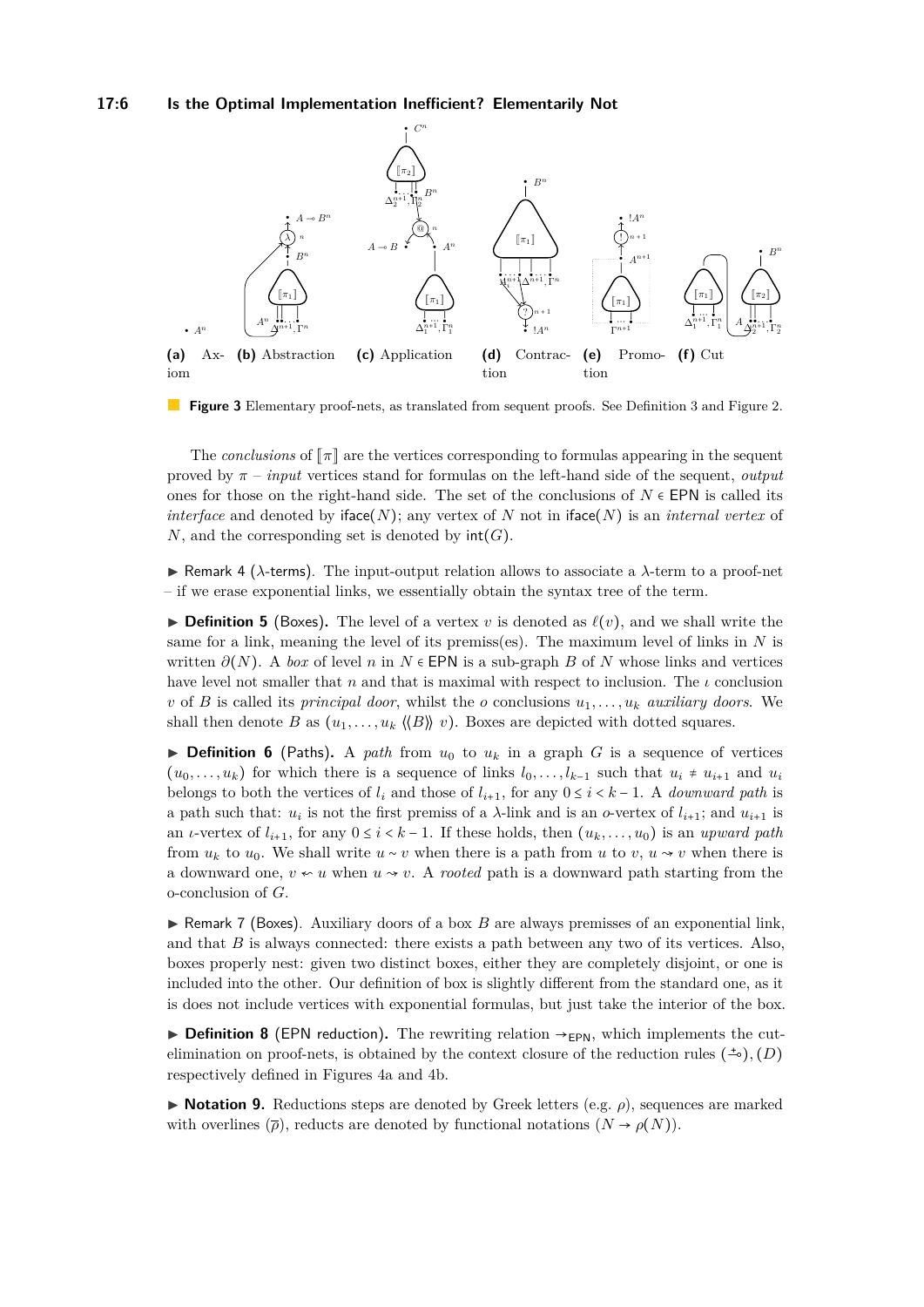<span id="page-6-1"></span>

▶ **Proposition 10** (Stratification). *In EPN, levels are preserved by reduction.* 

# <span id="page-6-0"></span>**3 Abstract sharing graphs**

We introduce abstract sharing graphs (ASG) and their reduction, and recall their most important qualitative properties as an implementation of EPN.

## **3.1 Syntax and computation**

I **Definition 11** (Sharing and read-back reductions)**.** The *sharing reduction* is the graphrewriting relation  $\rightarrow_{\text{ASG}}$  given by the context closure of the following reduction rules. **Logical**  $(¬)$ *,*  $(!)$ *,*  $(t)$ *,* defined in Figures [4a](#page-6-1) and [5a.](#page-7-0) On unary contractions,  $(!) = (D)$ *.* **Duplication**  $(d^{\pm o})$ ,  $(d^{\infty o})$ ,  $(d!)$ ,  $(d?)$ , respectively defined in Figures [5c, 5d, 5e,](#page-7-0) and [5f.](#page-7-0) **Muxes** (*a*)*,* (*s*), defined in Figure [5b.](#page-7-0)

The *read-back reduction*  $\rightarrow$ <sub>RB</sub> is obtained from the mux interaction rules and the followings. **Read-back duplication**  $(r\stackrel{\star}{\rightarrow}),(r?),(m)$ , defined in Figures [5g](#page-7-0) and [5h.](#page-7-0)

The RB-normal form of a graph *G* is called its *read-back* and written  $\mathcal{R}(G)$ . The reduction  $\rightarrow$ ASGR is the union of  $\rightarrow$ ASG and  $\rightarrow$ EPN. The set ASG of abstract sharing graphs is obtained by the closure of EPN with respect to  $\rightarrow$ ASGR.

# **3.2 Implementation of EPN**

Sharing graphs with ASG and RB reductions represent a well-behaved rewriting system.  $\rightarrow$ ASG is locally confluent.  $\rightarrow$ <sub>RB</sub> and  $\rightarrow$ <sub>ASGR</sub> are confluent. All three are strongly normalising, and the last two have normal forms in EPN [\[16,](#page-15-11) Thm.s 4, 11.i and 11.ii (for MELL)]. The traditional way of normalising proofs or terms with sharing graphs maximises the amount of sharing by postponing duplication as much as possible, thus performing first an ASG-normalisation and then an RB one. This gives a correct implementation of EPN reduction and a complete implementation of EPN normalisation.

▶ **Theorem 12** (Correctness ). *If*  $N \in EPN$ ,  $G \in ASG$  *and*  $N \rightarrow_{ASG}^* G$ , *then*  $N \rightarrow_{EPN}^* R(G)$ .

**Proof.** We refer to the original proof for  $\lambda$ -calculus [\[13\]](#page-15-5), or the more syntactic one for MELL  $[16, Thm. 13]$  $[16, Thm. 13]$ .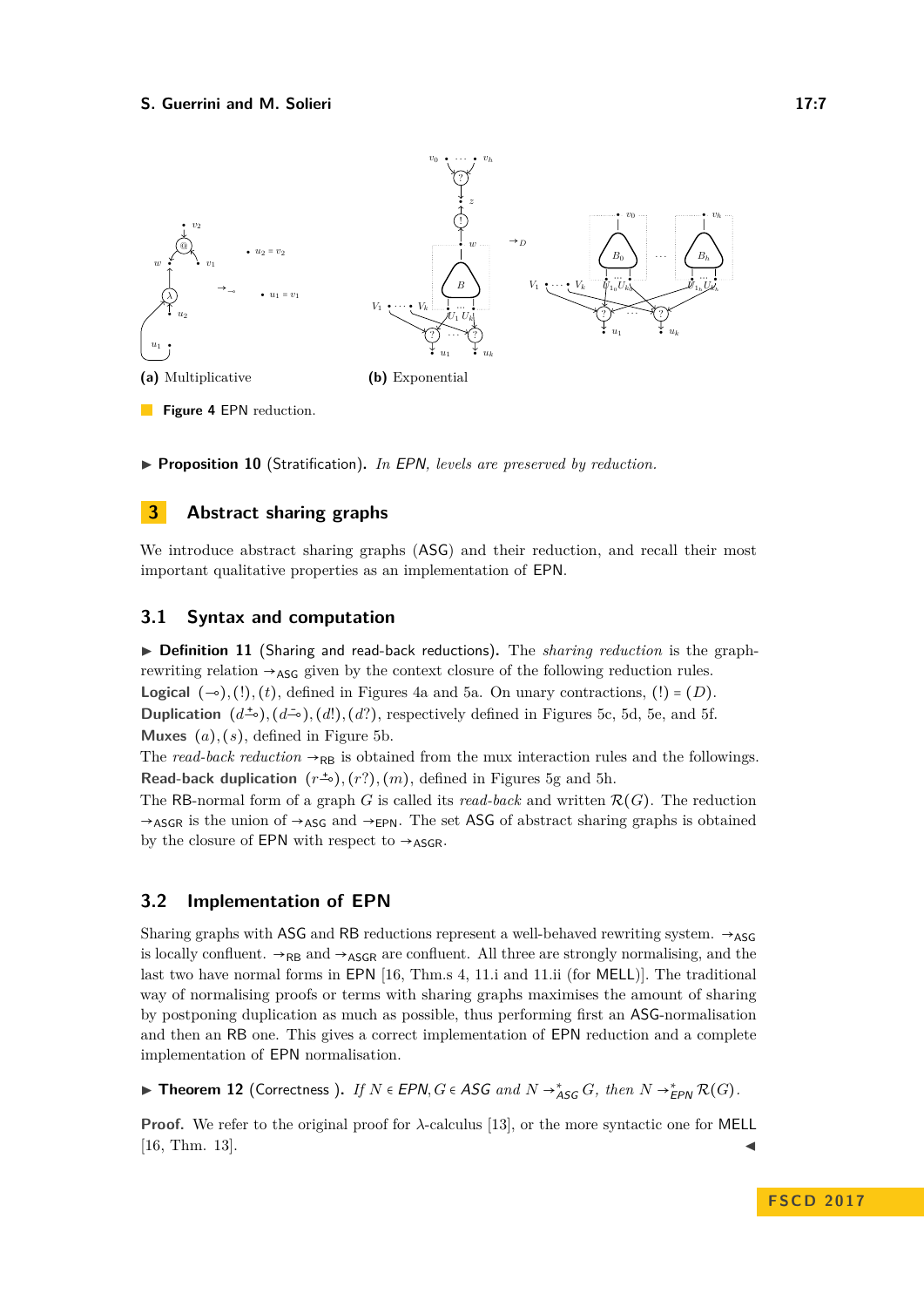<span id="page-7-0"></span>

**(a)** Exponential reductions



**(c)** Duplication of abstraction



**(e)** Duplication of promotion



**(b)** Annihilation and swap



**(d)** Duplication of application



**(f)** Duplication of contraction



**(g)** Duplication of application



**(h)** Merge with, or duplication of, contraction **Figure 5** ASG and RB reduction rules.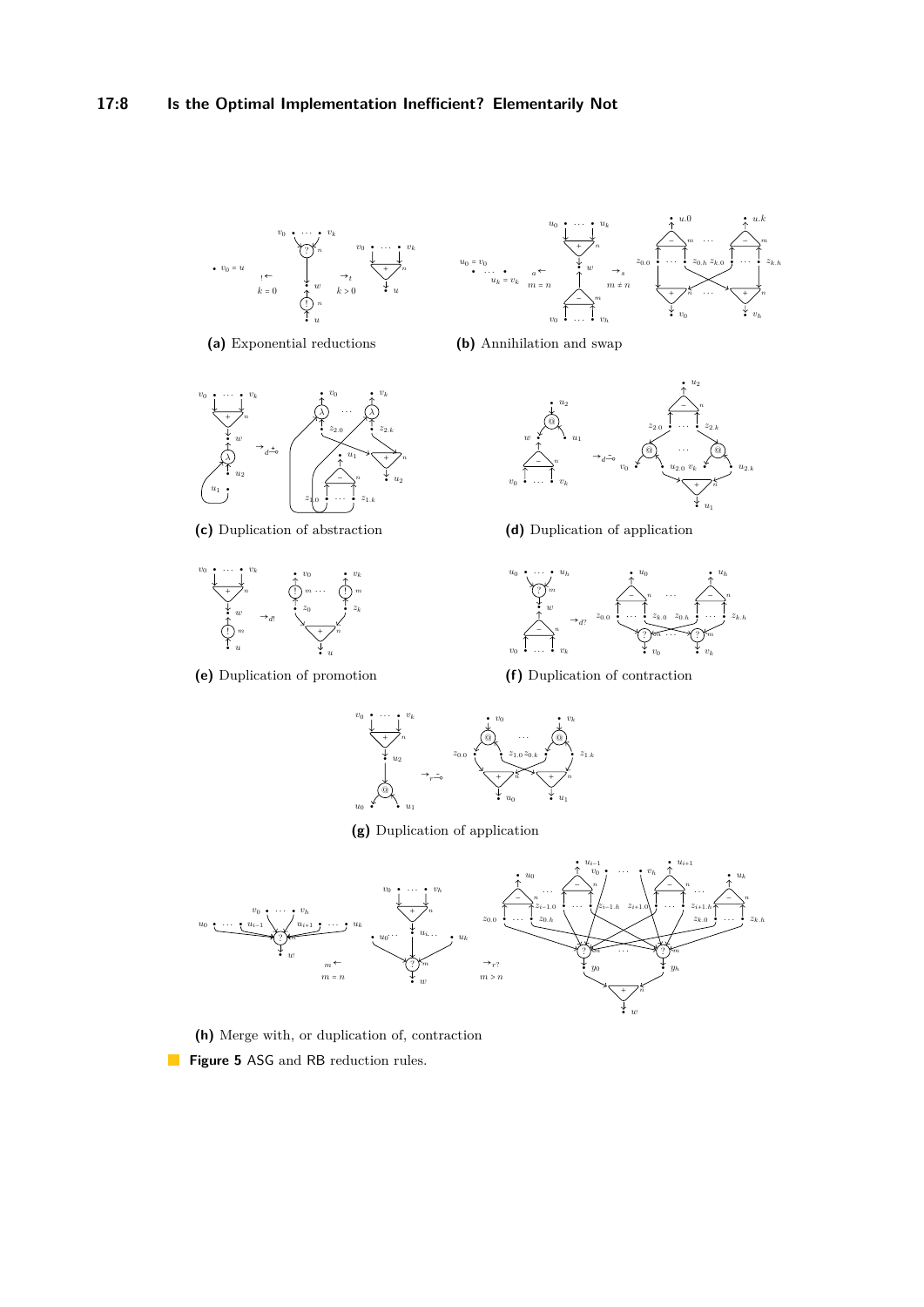**► Theorem 13** (Normalisation completeness). *If*  $N, \overline{N} \in EPN$  *where*  $N \to \frac{*}{\epsilon} P_N$   $\overline{N}$ , with  $\overline{N}$ *normal, then there is*  $\overline{G} \in \mathsf{ASG}$  *being* ASG-normal and such that  $N \to \stackrel{*}{\mathsf{ASG}} \overline{G} \to \stackrel{*}{\mathsf{RB}} \overline{N}$ .

**Proof.** See Asperti and Guerrini [\[4,](#page-14-0) Thm. 7.9.3.ii].

If instead we consider  $\rightarrow$ ASGR, sharing graphs can be shown to be more generally complete with respect to the whole EPN-reduction (not just normalisation). It suffices to prioritise RB redexes, thus enforcing exhaustive duplications of boxes.

▶ **Theorem 14** (Completeness). For any  $N, N' \in$  EPN if  $N \rightarrow_{EPN} N'$  then  $N \rightarrow_{ASGR} N'$ .

 $\triangleright$  Remark 15 (Optimality). Once equipped with a "call-by-need" strategy [\[4,](#page-14-0) §5.6], the number of  $(¬)$  steps performed by ASG is minimised so the reduction reaches Lévy-optimality [\[16,](#page-15-11) Thm. 14 (for MELL)] [\[4,](#page-14-0) Thm. 5.6.4 (for *λ*-calculus)]. For the sake of generality, our focus will not be limited to the optimal strategy, and we shall analyse sharing graphs with the greatest strategy-agnosticism.

# **4 Computational complexity**

## <span id="page-8-0"></span>**4.1 Cost measures**

We define two cost functions  $C_{\text{ASG}}$  and  $C_{\text{EPN}}$ , respectively for the ASG and EPN reductions. Both measures are essentially equivalent to the size of the rewriting operations required. However, to ease the presentation without affecting fairness, only  $C_{EPN}$  is formally defined as such, whilst  $C_{\text{ASG}}$  has been accurately hand tuned.

<span id="page-8-2"></span> $\triangleright$  **Definition 16** (Size and variations). The *size* of a graph *G*, written  $\#G$ , is the sum of the cardinality of the set of its vertices and the sum of the arities of its links. We remark that for a box  $(u_1, \ldots, u_k \langle B \rangle \rangle v)$ , all of its doors, principal and auxiliary ones, belong to the sub-graph *B* and are accounted by  $#B$ . Given *M* a metric on a graph *G*, e.g. the size of *G* or of some set of sub-graphs, and  $\rho$  a reduction step,  $\Delta(\rho)$  denotes  $M(\rho(G)) - M(G)$ .

**Definition 17** (EPN-reduction cost). The cost  $C_{\text{EPN}}(\rho)$  of a EPN-reduction step  $\rho$  on a levelled proof-net *N* is defined as the size of the symmetric difference between the vertices and links of *N* and those of  $\rho(N)$ . Namely, the cost of a given rule is computed in Table [1a.](#page-9-0) The cost of a reduction sequence  $\bar{\rho}$  is the sum of the costs of each step it is composed of.

**Definition 18** (ASG- and RB-reduction costs). The cost  $C_{\text{ASG}}(\sigma)$  and  $C_{\text{RB}}(\sigma)$  of a ASG- or RB-reduction step  $\sigma$  is given in Table [1b.](#page-9-0)

# <span id="page-8-1"></span>**4.2 Unshared simulation**

Our complexity comparison is directly founded on the most natural correspondence between sharing graphs and proof-nets: a *syntactical simulation*. Given a proof-net *P*, any ASG reduction sequence  $\sigma$  on *P* can be simulated by a EPN sequence  $\rho$  on the same *P*. Since the only difference between the two rewriting systems is the style of duplication, local or global, respectively,  $\sigma(P)$  and  $\rho(P)$  may greatly differ in the number of copies of some subgraphs. To understand precisely the relationship between  $\sigma(P)$  and  $\rho(P)$ , we shall employ an intermediate reduction system – the *unshared graphs* (UG) [\[16\]](#page-15-11). Let us taste the main intuitions employing the example that we began to consider in Section [1.1](#page-0-0) and Figure [1.](#page-2-0) The key feature of UG is the fact that the exponential redex in Figure [1b](#page-2-0) would be rewritten in  $k+1$  copies of the box (as one usually does on proof-nets), plus  $k+1$  unary muxes (instead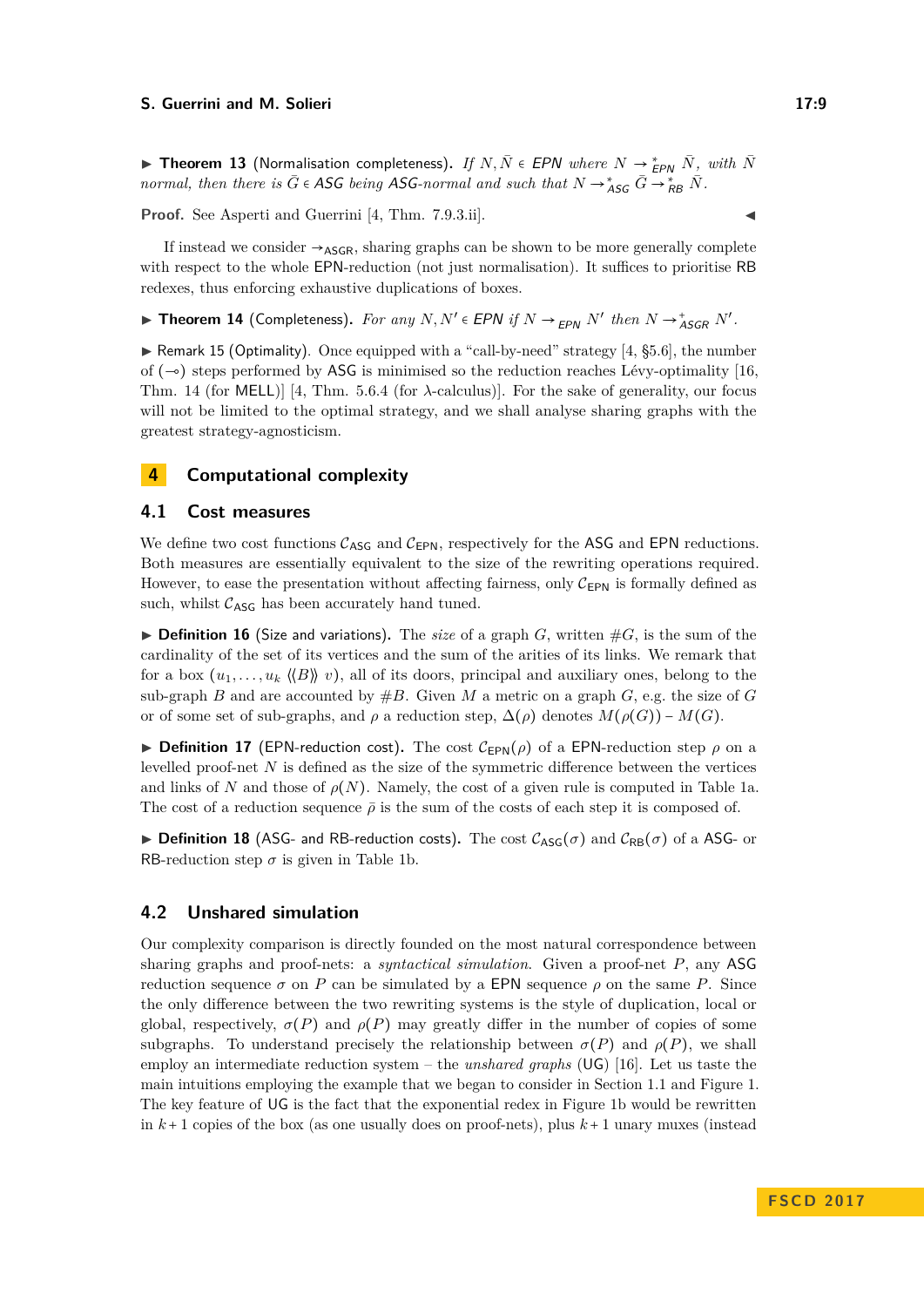#### **17:10 Is the Optimal Implementation Inefficient? Elementarily Not**

<span id="page-9-0"></span>**Table 1** Costs assigned to classic and sharing reductions.



<span id="page-9-1"></span>**(a)** Classic reduction rules. In the case of (*D*), *B* is the box enclosed by the !-link.





**Figure 6** UG reduction rule: duplication and triggering (where *h* > 1).

of one *k*-ary mux of Figure [1c](#page-2-0)). Have a peek at Figure [6.](#page-9-1) The new links are called *lifts*, and play the mere role of markers for the presence of muxes in corresponding sharing graphs. In particular, their propagation along the graph does not affect any other link, and if we erase them we simply obtain a proof-net. For instance, the  $(d\lambda)$  step in Figure [1c](#page-2-0)-d, can be simulated by  $k+1$  propagation steps that reach Figure [1e](#page-2-0), that is the *unfolding* of Figure [1d](#page-2-0). Similarly, any reduction step inside  $N$  (which is shared) needs to be performed  $k+1$  times in *N<sup>i</sup>* . Yellow arrows illustrate such *unfolding* relation.

### **4.2.1 Unshared graphs**

▶ Definition 19 (Unshared reduction and graphs). The *unshared reduction* is the rewriting relation  $\rightarrow$ <sub>UG</sub> obtained from  $\rightarrow$ <sub>ASG</sub> by replacing the (*t*) rule with (*tD*), defined in Figure [6.](#page-9-1) The *unshared read-back*  $\rightarrow$ <sub>UR</sub> is the restriction of RB-reduction to UG (i.e. muxes are unary). The union of these two relations is written as UGR. An *unshared graph* UG-graph for short, is either a levelled proof-net, or the reduct of an unshared graph via UG- or UR-reduction.

# **4.2.2 Unfolding and simulating sharing graphs in unshared graphs**

 $\triangleright$  **Definition 20** (Sharing morphism). A *sharing morphism*  $\mathcal M$  is a surjective homomorphism on hypergraphs [\[17\]](#page-15-12) from UG to ASG that preserves the kind and level of links. We say that *G* ∈ ASG *unfolds* to *U* ∈ UG, written  $G \rightarrow U$ , if there is a sharing morphism M such that  $\mathcal{M}(U) = G$ . We shall use the same notation to relate vertices and links: if  $v \in V(G)$  and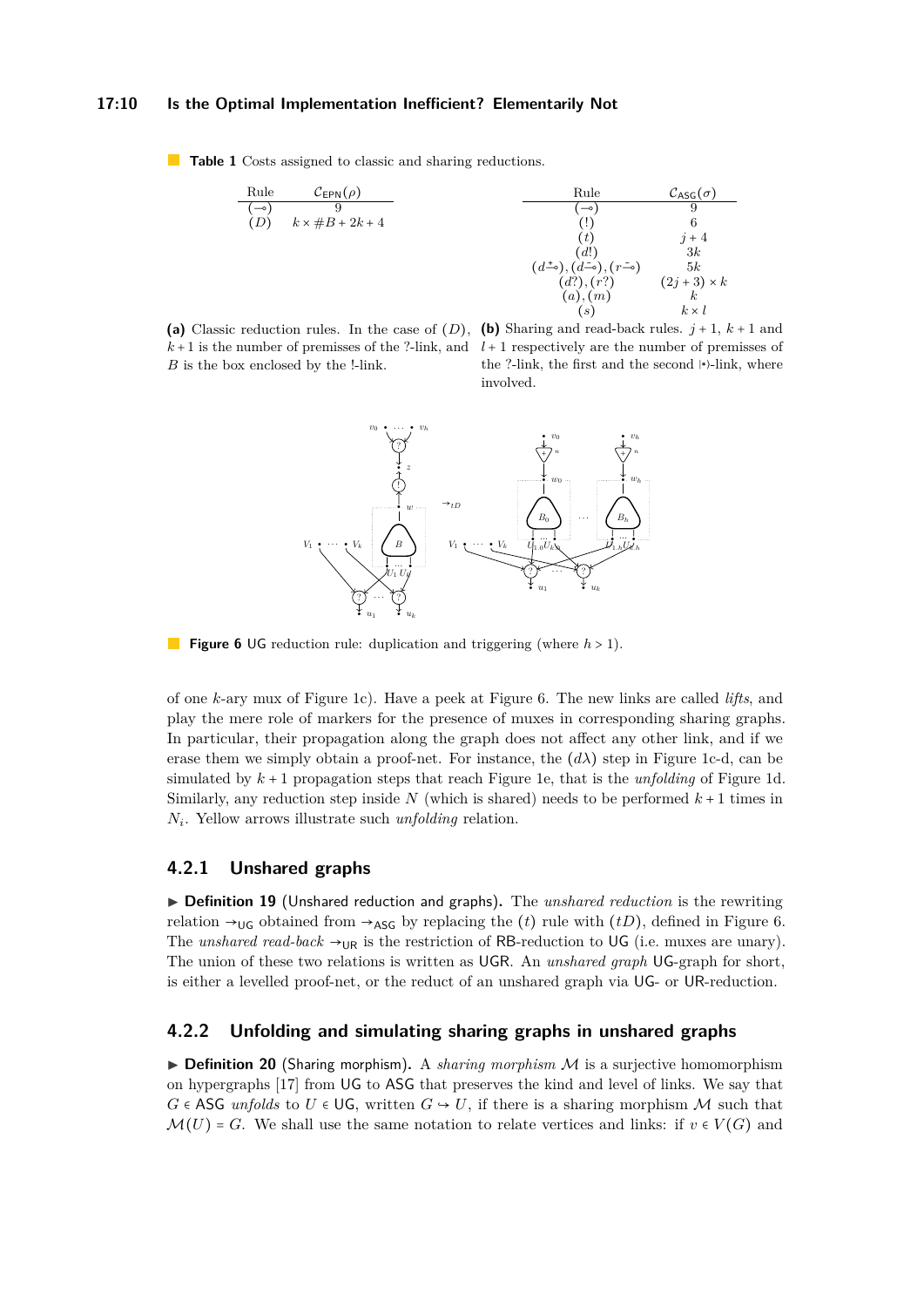*W* ⊆ *V*(*U*) we write *v* → *W* to mean  $\mathcal{M}(W) = v$ , while if  $m \in L(G)$  and  $N \subseteq L(U)$  we write  $m \leftrightarrow N$  when  $\mathcal{M}(N) = m$ .

**EPN**,  $G \in ASG$ , if  $N \stackrel{\bar{\sigma}}{\rightarrow} \frac{*}{^{4}}$  as *G* then there there is  $\frac{\bar{\sigma}}{^{4}}$  as  $G$  *f* then there  $exists U \in \mathsf{UG} \text{ such that } N \stackrel{\bar{\mu}}{\rightarrow} {}_{\mathsf{UG}}^* U \text{ and } G \hookrightarrow U. \text{ Moreover, for any } G' \in \mathsf{ASG}, \text{ if } G \stackrel{\bar{\sigma}'}{\rightarrow} {}_{\mathsf{RB}}^* G'$ *then there exists*  $U' \in \mathsf{UG}$  *such that*  $U \xrightarrow{\bar{\mu}'} \iota_R U'$  *and*  $G' \hookrightarrow U'$ . We call  $\bar{\mu}$  *and*  $\bar{\mu}'$  *an* unfolded simulation of  $\bar{\sigma}$  *and*  $\bar{\sigma}'$ , *respectively, and write*  $\bar{\sigma} \to \bar{\mu}$  *and*  $\bar{\sigma}' \to \bar{\mu}'$ *.* 

## **4.2.3 Simulating sharing graphs into proof-nets**

<sup>I</sup> **Definition 22** (Lift erasure)**.** The *lift erasure* is the function <sup>↦</sup> that maps a *<sup>U</sup>* <sup>∈</sup> UG to the *N* ∈ EPN obtained by equating any two vertices *u, v* for which there is  $(u \nleftrightarrow v) \in L(U)$ . The function is extended to let it map vertices and links of *U* to those of *N*.

**► Lemma 23** (Lift erasure simulation). *For any*  $N \in EPN, U \in UG$ , if  $N \rightarrow_{UG}^* U$  then there is *a* unique  $\bar{\sigma}: N \to_{\mathsf{EPN}}^* N'$  such that  $U \mapsto N'.$ 

<sup>I</sup> **Definition 24** (Sharing implementation)**.** Given *<sup>N</sup>* <sup>∈</sup> EPN*, G* <sup>∈</sup> ASG, we say *<sup>N</sup>* is *implemented by G*, written  $G \rightarrow N$ , if there is  $U \in \mathsf{UG}$  such that  $G \rightarrow U \rightarrow N$ .

<sup>I</sup> **Theorem 25** (EPN-reduction simulates ASG-reduction)**.** *Let <sup>N</sup> be a proof-net. If <sup>N</sup>* <sup>→</sup><sup>∗</sup> ASG *G then there exists*  $N \rightarrow_{EPN}^* N'$  *such that*  $G \rightarrow N'$ *.* 

# <span id="page-10-0"></span>**4.3 Quantitative unshared simulation**

Given two simulating reduction sequences on the same proof-net, *σ* of ASG and *ρ* of EPN, we can compare  $\mathcal{C}_{\text{ASG}}(\sigma)$  to  $\mathcal{C}_{\text{EPN}}(\rho)$ , finding a quadratic bound. In order to do so, we shall bring the unshared simulation up to a quantitative level, so that these two costs can be expressed as two different cost measures on unshared reduction, thus allowing a direct comparison.

# **4.3.1 Share**

The first step is to define introduce a labelled reduction for UG which decorates lifts: at the creation of a set of lifts we add to each of them a fresh label tracking their number and relative indices. We interpret the 0-th lift as the master one, while all the others as sharing ones. In the previous illustration in Figure [1e](#page-2-0), we darkened master lifts. Then, given an unshared graph *U* being the unfolding of a sharing graph *G*, we can build the *sharing context* of a vertex *v* as the sequence of lift labels that are along its access path from the root of *U*. Its sharing context allows us to understand:

- **1.** if *v* is shared in *G*, i.e. if its context contains non master lifts (equivalently: "has *v* been previously copied in *U*"?);
- **2.** how much *v* is shared, i.e. the product of the number of lifts in the label, for any lift in the context of  $v$  ("how many other copies of  $v$  are in  $U$ "?).

The set of such shared objects is called the *share*, and conceptually represents the subtraction of the graph of *G* from that of *U*. In Figure [1e](#page-2-0), we highlighted the share as a pale yellow circle. Notice that it does not include  $N_0$ , since its sharing context include a master lift, we interpret it as a *master* copy of *N* (the stereotype).

**Definition 26** (Copy identity). We enrich  $\rightarrow$ <sub>UGR</sub> with the *copy identity* labelling (CID). It maps lifts to *labels* of the form  $x_{i:k}$  (positive) or  $\overline{x}_{i:k}$  (negative), where  $x \in V$  a set of variable symbols, whilst  $i, k \in \mathbb{N}$  are the *current* and *maximal index*. Given  $U \in \mathsf{UG}$  and  $\mu$  a (*tD*)-step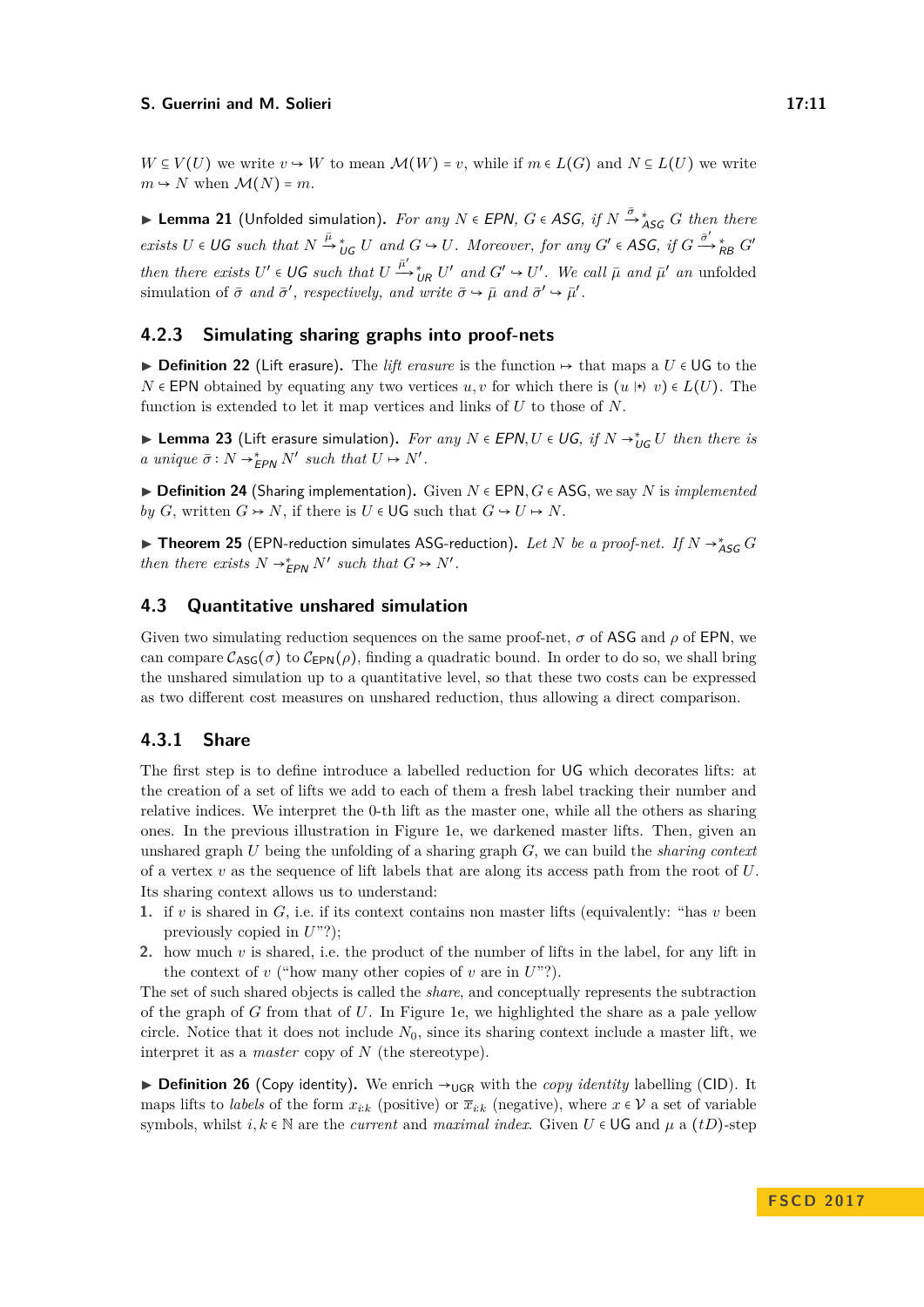#### **17:12 Is the Optimal Implementation Inefficient? Elementarily Not**

as in Figure [6,](#page-9-1) we set  $\text{CID}((v_j \mid \cdot)^n u_j) = x_{j:h}$ , for any  $0 \le j \le h$ , and for some  $x \in V$  not occurring in the labels of *U*. Labels are negated in negative lifts: if *l* is a positive lift with CID(*l*) =  $x_{j:h}$  and *l*<sup>*'*</sup> is a negative residual of *l* w.r.t. a lift propagation rule  $(d\kappa)$  or  $(r\kappa)$ , then  $CID(l') = \overline{x}_{j:h}$ . In any other case, labels are preserved by reduction, in particular under copying.

 $\triangleright$  **Definition 27** (Sharing contexts). The *sharing contexts*  $\mathfrak{C}$  are the strings generated by the binary concatenation operator ⋅ over labels, and including 1 as the identity element (i.e. the empty string) and 0 as the absorbing element for concatenation. We add two equations to detect whether (or not) labels are well-bracketed in a context by neutralisation, (or nullification). For any labels  $a \neq b$ ,

$$
a \cdot \overline{a} = 1 \qquad a \cdot \overline{b} = 0. \tag{3}
$$

Also, *<sup>a</sup>* is said *positive*, written *<sup>a</sup>* <sup>&</sup>gt; 0, when it is empty or contains only positive labels.

A *levelled sharing context*, or simply an l-context, is a map  $\gamma$  from N to  $\mathfrak{C}$ , that is uniformly null: if for some  $n \in \mathbb{N}$  we have  $\gamma(n) = 0$ , then  $\gamma(m) = 0$  for any  $m \in \mathbb{N}$ . We write  $(\gamma)|_n$ to denote the *restriction* of  $\gamma$  on *n*: if  $m = n$  and  $\gamma(m) \neq 0$ , then  $(\gamma)|_n(m) = 1$ ; otherwise  $(\gamma) |_{n}(m) = \gamma(m)$ . Also, we denote with !<sup>*n*</sup>*a* the *lifting* of a context *a* at level *n*. Namely, if  $l^n a = \gamma$  then  $\gamma(n) = a$ , whilst  $\gamma(m) = 1$  for any  $m \neq n$ . More precisely,  $l^n a$  denotes  $l(l^{n-1}a)$ , where we set that  $!1 = 1$ , that  $!0 = 0$ , and also that  $!(a \cdot b) = !a \cdot !b$ . We say that  $\gamma$  is *positive*, written  $\gamma > 0$ , if  $\gamma(n) > 0$  for any *n*. Given  $\pi : u \to v$  the *l-context* of  $\pi$  is defined as follows.

$$
c\left(\left(\right)\right)=1\tag{4}
$$

$$
\mathfrak{c}(\pi::(u,v)) = \begin{cases} \mathfrak{c}(\pi) \cdot \cdot \cdot !^{n} a & \text{if there is } l = (u \mid \star)^{n} v \text{ s.t. } \mathsf{CID}(l) = a \\ \mathfrak{c}(\pi) \cdot \cdot \cdot !^{n} \overline{a} & \text{if there is } l = (v \mid \star)^{n} u \text{ s.t. } \mathsf{CID}(l) = a \\ (\mathfrak{c}(\pi)) \mid_{n} & \text{if there is } (u \mid ?^{n} v) \\ \mathfrak{c}(\pi) & \text{if } u, v \text{ belong to a link of kind in } \{\stackrel{\star}{\neg} \circ, \stackrel{\tau}{\neg} \circ, !\} \end{cases} \tag{5}
$$

The *l-context of a vertex* in  $U \in \bigcup G$  is the context of any rooted path reaching it.

**Proposition 28** (Positivity). Let  $\pi$  be a rooted downward path in  $U \in \mathsf{UG}$ . Then  $\mathfrak{c}(\pi) > 0$ .

I **Proposition 29** (Path irrelevance)**.** *Let π, π*′ *be two rooted paths in some* UG *ending with the vertex v. Then*  $c(\pi) = c(\pi')$ *.* 

▶ **Definition 30** (Share and master). A lift labelled with  $x_{ik}$  is *master* if  $i = 0$ , otherwise it is *shared*. A context *a* is master if *a* is empty or contains only master labels  $x_{0:m}$ ; otherwise, it is a shared context. Finally, an l-context  $\alpha$  is master if  $\alpha(n)$  is master for any  $n \in \mathbb{N}$ , otherwise it is shared. A vertex is shared if its l-context is so, otherwise it is master; a link is shared if it has at least one shared vertex, otherwise it is master. A *share component* is a non-empty, connected, and maximal (w.r.t. inclusion) sub-graph whose vertices and links are shared. The set of the share components of  $U \in \bigcup G$  is denoted as  $\text{ShC}(U)$ , their union is called the *share*, written Sh(*U*).

**► Definition 31** (Share boundary and interior). Given  $U \in \bigcup G$ , a shared lift  $l = (u \, | \, | \, v)$  is a *boundary lift*, written  $l \in \text{blft}(U)$ , when  $u \notin \text{Sh}(U) \ni v$ , whilst it is an *interior lift*, written *l* ∈ iLft(*U*), when  $u, v \in Sh(U)$ . A given  $v \in Sh(U)$  is *boundary*, written  $v \in BSh(U)$ , if it is the conclusion of a boundary lift, or it is linked by a lift to a boundary vertex. If additionally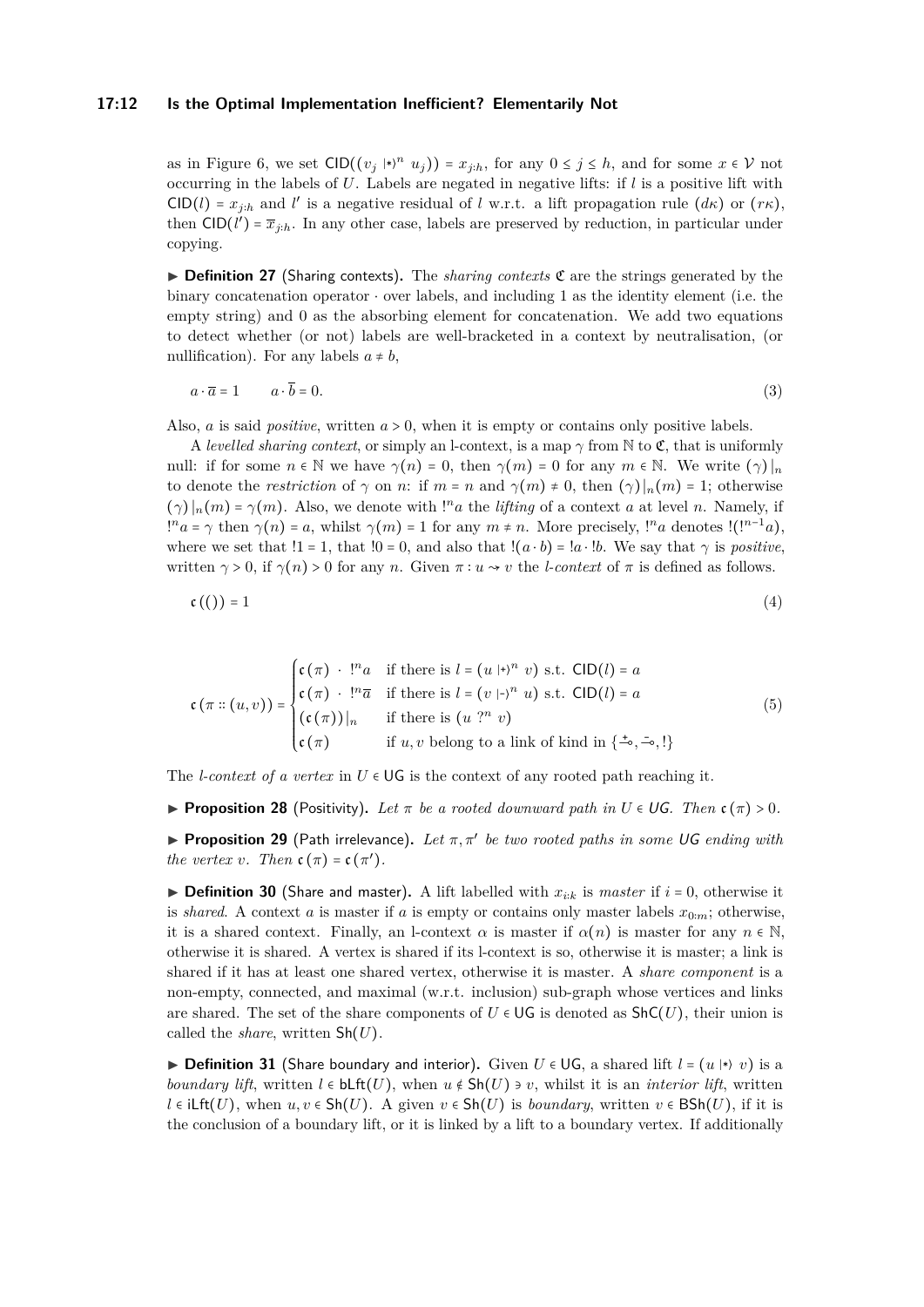<span id="page-12-0"></span>**Table 2** Metrics of UGR reduction: variation in the size of interior share, EPN-cost, variation in the number of boundary share components (Lemma [34\)](#page-13-0); ASG-cost (Definition [35\)](#page-13-1). Notations:  $\mu$  is the reduction step, *U* is the net containing the redex,  $d\kappa$ ,  $r\kappa$  stands for a duplication rule; if involved:  $h + 1$  is the number of premisses of the ?-link,  $B$  is the box subnet,  $l, l'$  are the lifts. Also, intervals are enclosed in brackets, sets in braces.

| Rule(s)                                                            | Proviso                                  | $\Delta$ iSh $(\mu)$                                         | $\mathcal{C}_{\text{UG}}^{\text{EPN}}(\mu)$ | $\Delta$ BShC $(\mu)$ | $\mathcal{C}_\mathsf{UG}^\mathsf{ASG}(\mu)$ |
|--------------------------------------------------------------------|------------------------------------------|--------------------------------------------------------------|---------------------------------------------|-----------------------|---------------------------------------------|
| (⊸)                                                                | $\mu \notin \overline{\mathsf{Sh}(U)}$   |                                                              |                                             |                       |                                             |
|                                                                    | $\mu \in \mathsf{Sh}(U)$                 | $-9 + \Delta B$ ShC( $\mu$ )                                 | $18 - \Delta B$ ShC( $\mu$ )                | [0, 2]                | $^{(1)}$                                    |
| $\left( \frac{1}{2} \right)$                                       | $\mu \notin Sh(U)$                       |                                                              |                                             |                       |                                             |
|                                                                    | $\mu \in \mathsf{Sh}(U)$                 | $-6$                                                         | 12                                          | [0,1]                 | $\Omega$                                    |
| (tD)                                                               | $\mu \notin Sh(U)$                       | $h \times \# \mathcal{E}(B) - h$                             | $3h + 4$                                    | $\{0,h\}$             | $h+4$                                       |
|                                                                    | $\mu \in Sh(U)$                          | $h \times \#\mathcal{E}(B) - 3h - 6$                         | $5h + 10$                                   |                       | $\theta$                                    |
| (d!)                                                               | $l \in bLft(U)$                          | $-3 + \Delta B$ ShC $(\mu)$                                  | $3 - \Delta B$ ShC( $\mu$ )                 | [0,1]                 | 3                                           |
| $(d_{\neg}^{\perp})$ , $(d_{\neg}^{\perp})$ , $(r_{\neg}^{\perp})$ | $l \in \text{blft}(U)$                   | $-5 + \Delta B$ ShC( $\mu$ )                                 | $5 - \Delta B$ ShC $(\mu)$                  | [0, 2]                |                                             |
| (d?), (r?)                                                         | $l \in bLft(U)$                          | $-2h-3+\Delta BShC(\mu)$ $2h+3-\Delta BShC(\mu)$ [0, $h+1$ ] |                                             |                       | $2h + 3$                                    |
| $(d\kappa)$ , $(r\kappa)$                                          | $l \notin \overline{blft}(\overline{U})$ |                                                              |                                             |                       |                                             |
| (a)                                                                | $l, l' \in bLft(U)$                      |                                                              |                                             | -1                    |                                             |
|                                                                    | otherwise                                |                                                              | O                                           | $\left( \right)$      | $\theta$                                    |
| (s)                                                                | $l, l' \notin bLft(U),$                  | $-1 + \Delta B$ ShC $(\mu)$                                  | $1 - \Delta B \text{ShC}(\mu)$              | [0, 1]                |                                             |
|                                                                    | $l, l' \in bLft(\mu(U))$                 |                                                              |                                             |                       |                                             |
|                                                                    | otherwise                                |                                                              |                                             |                       |                                             |
| (m)                                                                | $l \in bLft(U)$                          |                                                              |                                             | -1                    |                                             |
|                                                                    | otherwise                                |                                                              |                                             |                       |                                             |

*v* is linked to a link other than a lift, then it is *boundary-limit*, written  $v \in \text{BLSh}(U)$ . In such a case, the *boundary lift chain* of *v* is the longest sequence of lifts that induces a path from *v* to the conclusion of a boundary lift. If  $\text{Sh}(U) \ni v \notin \text{BSh}(U)$  and *v* is a *ι*-vertex of a lift, then *v* is a *pseudo-boundary vertex*, the set of which is denoted by  $bSh(U)$ . If Sh(*U*)  $\rightarrow$  *v* ∉ BSh(*U*) ∪ bSh(*U*), then *v* is an *interior vertex*, the set of which is iSh(*U*). A share component having no interior vertices is a *boundary component*, and BShC(*U*) denotes the set of such components.

## **4.3.2 Reading proof-net cost and sharing cost on unshared reduction**

Now we transpose  $C_{\text{EPN}}$  and  $C_{\text{ASG}}$  as two cost notions on UG reduction. On the proof-net side we define  $\mathcal{C}_{\text{UG}}^{\text{EPN}}$ , by subtracting from  $\mathcal{C}_{\text{EPN}}$  the variations in the size of the internal share. The first intuition is that the #iSh(⋅) represents a buffer for the amount of duplication work that is performed in big steps by EPN and delayed in small steps by ASG. In such a way, we obtain a definition of  $\mathcal{C}_{\text{UG}}^{\text{EPN}}$  that is bounded by constant on any step, including  $(tD)$ . The second intuition is that a reduction inside  $\mathsf{ish}(\cdot)$  cost up to twice the cost it would have  $\mathcal{C}_{\mathsf{FPN}}$ , since we need to account not only for the usual graph-rewriting cost, but also for the duplication cost previously performed of the involved links. Finally, we define and compute another notion of cost,  $C_{\text{UG}}^{\text{BShC}}$ , which accounts the amount of reductions on boundary lifts in boundary share components. For the moment it only enables simplifications in the computation of  $\mathcal{C}_{\mathsf{UG}}^{\mathsf{EPN}}$ , but it will play a crucial role later.

▶ Definition 32 (EPN metrics on UG). Recall the notions of size and variation from Definition [16.](#page-8-2) Given  $U \stackrel{\mu}{\rightarrow} \bigcup_{\mathsf{UGR}} U'$ , the *partial* EPN-cost of  $\mu$ , is defined as  $\mathcal{C}_{\mathsf{UG}}^{\mathsf{EPN}}(\mu) =$  $\mathcal{C}_{\text{EPN}}(\rho) - \Delta i \text{Sh}(\mu)$ , while the *full* one is defined as  $\overline{\mathcal{C}}_{\text{UG}}^{\text{EPN}}(\mu) = \mathcal{C}_{\text{UG}}^{\text{EPN}}(\mu) + \#i \text{Sh}(U)$ . The *boundary-share-components cost* of  $\mu$  is  $C_{\text{UG}}^{\text{BShC}}(\mu) = |\Delta \text{BShC}(\mu)|$ .

► Fact 33 (Correctness of  $\overline{C}_{\text{UG}}^{\text{EPN}}$ ). Let  $N \stackrel{\bar{\mu}}{\rightarrow} {}_{UG}^* U$  and  $N \stackrel{\bar{\rho}}{\rightarrow} {}_{UG}^* N'$  such that  $\bar{\mu} \mapsto \bar{\rho}$ . Then  $C_{EPN}(\bar{\rho}) = \overline{C}_{UG}^{EPN}(\bar{\mu}).$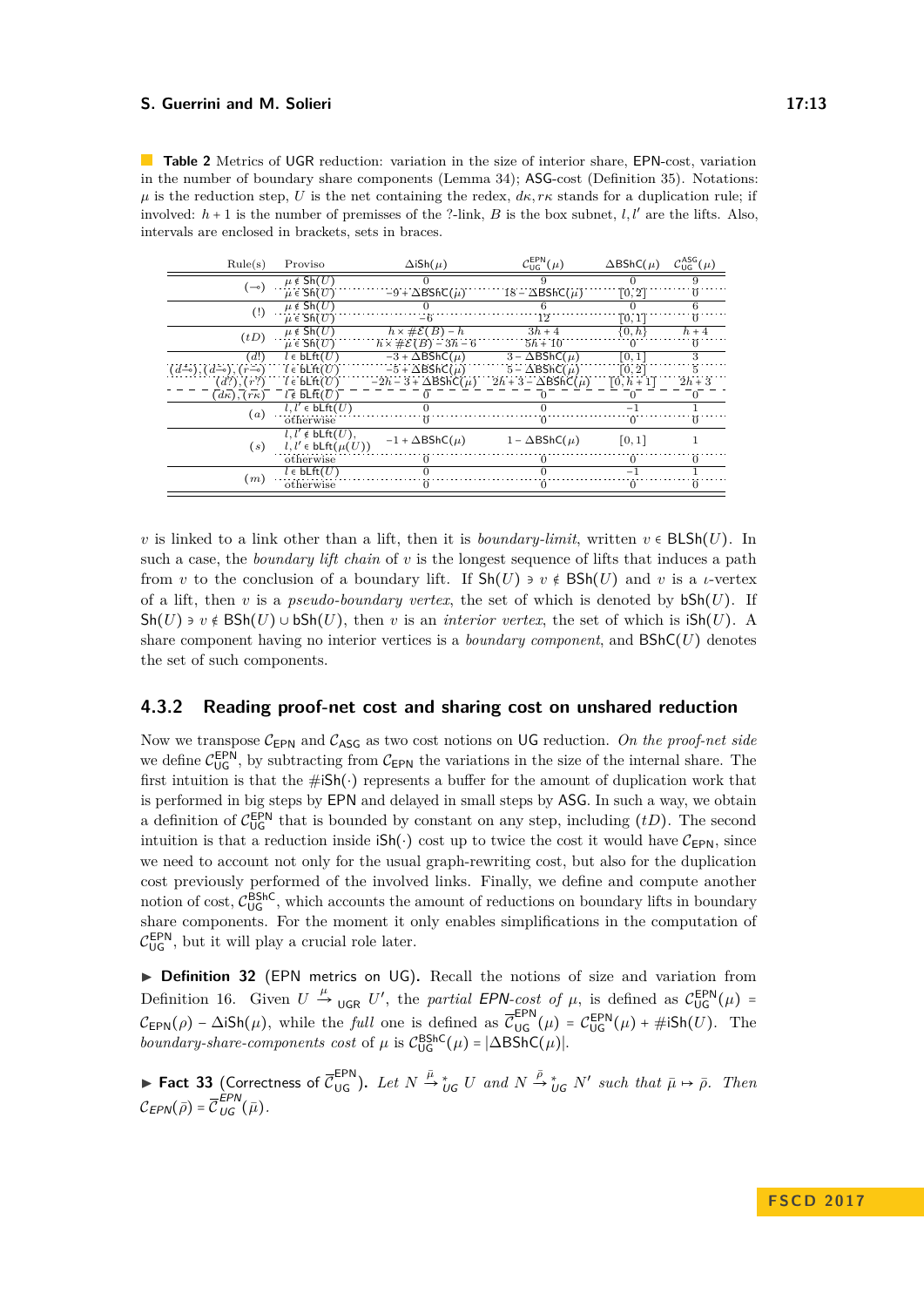#### **17:14 Is the Optimal Implementation Inefficient? Elementarily Not**

<span id="page-13-0"></span> $\triangleright$  **Lemma 34** (Metrics on UGR-reduction). Let  $\mu$  be a UGR step. The possible values of  $\Delta$ **iSh**( $\mu$ )*,*  $\mathcal{C}_{\text{UG}}^{\text{EPN}}(\mu)$  *and*  $\Delta$ BShC( $\mu$ ) *are in Table [2.](#page-12-0)* 

On the sharing graphs side we define  $C_{\text{UG}}^{\text{ASG}}$  as follows: logical redexes are accounted for only if they are a master copy; other redexes are accounted for only if the involved lift is a boundary one. Intuitively, we distribute a *k* + 1-ary mux duplication into *k* propagations of boundary lifts, and a step of another kind into the unique *master copy* of its redex.

<span id="page-13-1"></span> $\triangleright$  **Definition 35** (Cost on unshared graph). Let  $\mu$  be a UGR-reduction step. The ASG-cost of  $\mu$ , written  $C_{\text{UG}}^{\text{ASG}}(\mu_i)$ , is defined in the rightmost column of Table [2.](#page-12-0)

Let  $N \in \text{EPN}$ ,  $U \in \text{UG}$  and  $G \in \text{ASG}$  such that  $N \stackrel{\bar{\sigma}}{\rightarrow}^*_{\text{ASG}} G$  and  $N \stackrel{\bar{\mu}}{\rightarrow}^*_{\text{UGR}} U$ , with  $\bar{\sigma} \hookrightarrow \bar{\mu}$ .

▶ Lemma 36 (Master copy). *If*  $v \in V(G)$  *and*  $V' \leftrightarrow v$ , *then*  $V'$  *contains a unique master.* 

**Lemma 37** (Correctness of  $C_{\text{UG}}^{\text{ASG}}$ ).  $C_{\text{ASG}}(\bar{\sigma}) = C_{\text{UG}}^{\text{ASG}}(\bar{\mu})$ .

# **4.3.3 Comparison of the two unshared costs**

Finally, we now compare  $C_{\text{UG}}^{\text{EPN}}(\bar{\mu})$  and  $C_{\text{UG}}^{\text{ASG}}(\bar{\mu})$ , and find their difference to be bounded by  $\mathcal{C}_{\mathsf{UG}}^{\mathsf{BShC}}(\bar{\mu})$ . By a mere local observation we find a linear bound in  $\mathcal{C}_{\mathsf{UG}}^{\mathsf{EPN}}$  for the portion of  $\mathcal{C}_{\mathsf{UG}}^{\mathsf{BShC}}$  induced by logical, duplicating, merging and annihilation rules. For the portion caused by swap rules, instead, we find a quadratic limitation. Therefore, the overhead of ASG with respect to its EPN simulation admits a quadratic bound.

<span id="page-13-2"></span>► Lemma 38. Let  $N \in EPN$ ,  $U \in UG$ , s.t.  $N \stackrel{\bar{\mu}}{\rightarrow}{}_{\mathit{UGR}}^{*} U$ . Then  $\mathcal{C}_{\mathit{UG}}^{ASG}(\bar{\mu}) - \mathcal{C}_{\mathit{UG}}^{BShC}(\bar{\mu}) \leq \mathcal{C}_{\mathit{UG}}^{EPN}(\bar{\mu})$ .

**► Lemma 39** (Bound to  $\mathcal{C}_{\text{UG}}^{\text{BShC}}$ ). For any *N* ∈ EPN and any sequence  $\bar{\mu}$  of UGR-reduction on *N*, there exists a quadratic function *q* such that  $C_{UG}^{\text{BShC}}(\bar{\mu}) \leq q(\bar{C}_{UG}^{\text{EPN}}(\bar{\mu}))$ .

**► Theorem 40** (Complexity comparison). Let  $N, N' \in EPN$ ,  $G \in ASG$  such that  $N \stackrel{\bar{\sigma}}{\rightarrow} {}^*_{ASGR}G$  $\overline{P}$   $\rightarrow$   $\overline{P}$   $\rightarrow$   $\overline{P}$   $\rightarrow$  *N'*, where  $\overline{p}$   $\rightarrow$   $\overline{\sigma}$ . Then  $\mathcal{C}_{\text{ASG}}(\overline{\sigma}) \leq q$  ( $\mathcal{C}_{\text{EPN}}(\overline{p})$ ) where *q is a quadratic function.* 

# **5 Conclusions**

Two reflections and four questions emerge from the study we have presented.

#### **Discussion**

- **1.** *A quite positive partial answer to the efficiency of sharing graphs* comes from the quadratic upper-limit to the complexity of their reductions. This is motivated by two arguments.
	- **a.** Hypotheses of our complexity measurement were purposely extremely conservative. Indeed, we not only consider the read-back – an unavoidable portion of the reduction work – by directly including their rewriting rules. But we also allow these rules to be applied freely, also before the end of the *β*-normalisation, thus allowing duplications of redexes in a sub-optimal fashion [\[20\]](#page-15-9).
	- **b.** The worst-case overhead of sharing graphs are usually counterbalanced by other benefits. Laziness in the strategy of duplication, for instance, has shown speed-ups up to exponential size [\[3\]](#page-14-2). Locality and asynchronicity of the computational model, moreover, allow parallelisable implementation with little effort.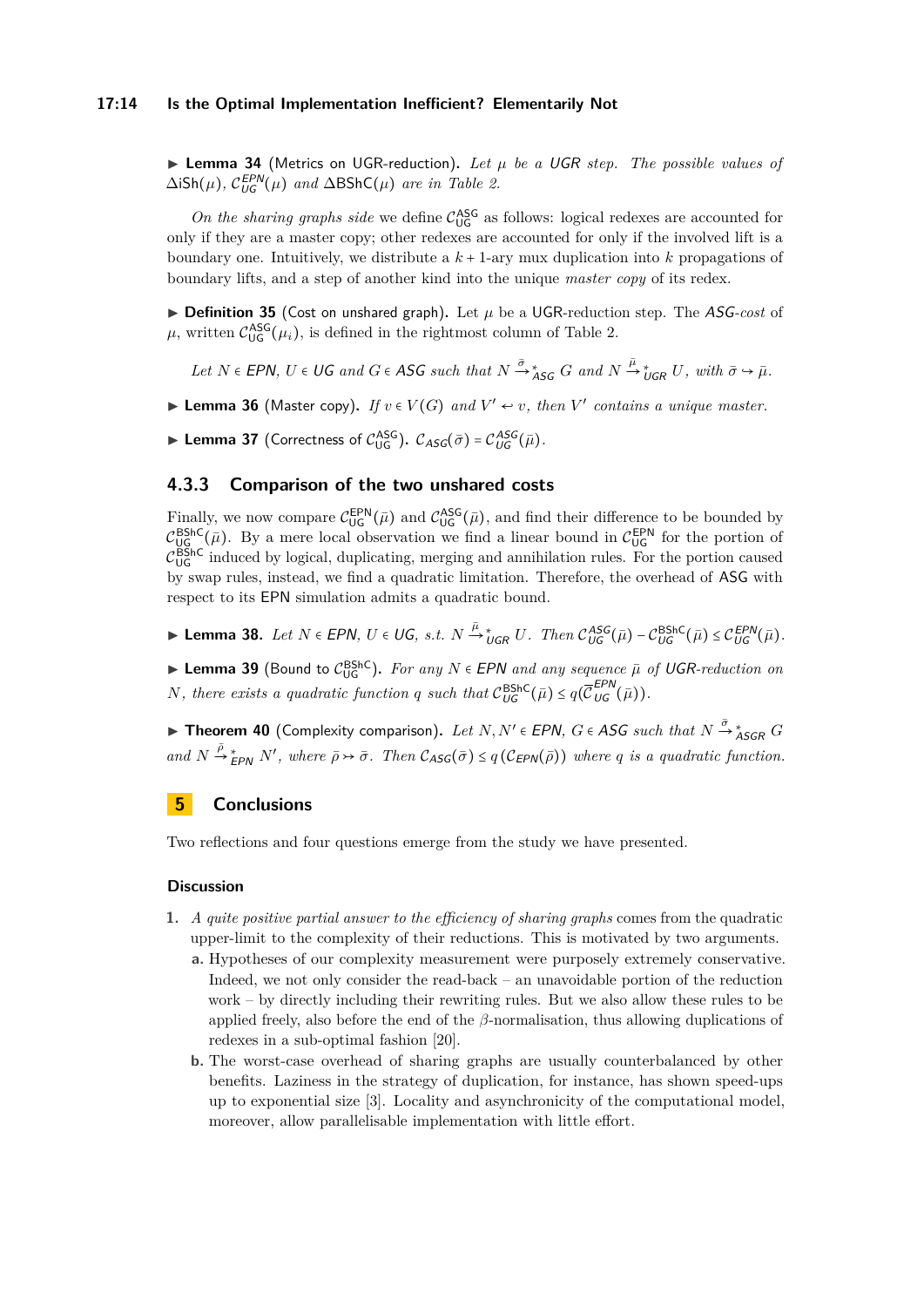**2.** *The cost of local duplication is legitimate.* Normalisation with sharing graphs of some ELL-typed *λ*-terms may cause an elementary explosion in the number of local duplication rules (mux propagations) [\[2\]](#page-14-6). This should not surprise, because simply-typed terms in general may require an implementation cost that is more than elementary [\[22\]](#page-15-13). To further clarify this point, Lemma [38](#page-13-2) shows that duplications performed by sharing graphs have a cost that is linearly bounded by the cost of proof-net reduction.

## **Open questions**

- **1.** Can we improve the quadratic bound? Or there is instead a *λ*-term typeable in ELL or LLL whose sharing normalisation requires indeed a cost that is quadratic with respect to proof-nets normalisation?
- **2.** Does a similar complexity upper-bound hold for the more general cases of *λ*-calculus and MELL?
- **3.** Complementarily, is there also a lower bound giving theoretical evidence of performance gains?
- **4.** Can our bound be directly related to the number of *β*-steps in the leftmost-outermost strategy on the  $\lambda$ -calculus [\[9\]](#page-14-4)? Are sharing graphs themselves are a reasonable and parsimonious cost model the *λ*-calculus?

## **References**

- <span id="page-14-3"></span>**1** Andrea Asperti. About the efficient reduction of lambda terms. *arXiv*, January 2017. 1701.04240. URL: <http://arxiv.org/abs/1701.04240>.
- <span id="page-14-6"></span>**2** Andrea Asperti, Paolo Coppola, and Simone Martini. (Optimal) duplication is not elementary recursive. *Inform. and Comput.*, 193(1):21–56, 2004. [doi:10.1016/j.ic.2004.05.001](http://dx.doi.org/10.1016/j.ic.2004.05.001).
- <span id="page-14-2"></span>**3** Andrea Asperti, Cecilia Giovannetti, and Andrea Naletto. The Bologna optimal higherorder machine. *Journal of Functional Programming*, 6(6):763–810, November 1996. [https:](https://github.com/asperti/BOHM1.1) [//github.com/asperti/BOHM1.1](https://github.com/asperti/BOHM1.1). [doi:10.1017/S0956796800001994](http://dx.doi.org/10.1017/S0956796800001994).
- <span id="page-14-0"></span>**4** Andrea Asperti and Stefano Guerrini. *The Optimal Implementation of Functional Programming Languages*, volume 45 of *Cambridge Tracts in Theoretical Computer Science*. Cambridge University Press, 1998.
- <span id="page-14-5"></span>**5** Andrea Asperti and Harry G. Mairson. Parallel Beta Reduction Is Not Elementary Recursive. *Inf. Comput.*, 170(1):49–80, 2001. [doi:10.1006/inco.2001.2869](http://dx.doi.org/10.1006/inco.2001.2869).
- <span id="page-14-1"></span>**6** Andrea Asperti and Luca Roversi. Intuitionistic light affine logic. *ACM Trans. Comput. Logic*, 3:137–175, January 2002. [doi:10.1145/504077.504081](http://dx.doi.org/10.1145/504077.504081).
- <span id="page-14-8"></span>**7** Patrick Baillot, Paolo Coppola, and Ugo Dal Lago. Light logics and optimal reduction: Completeness and complexity. *Information and Computation*, 209(2):118–142, February 2011. [doi:10.1016/j.ic.2010.10.002](http://dx.doi.org/10.1016/j.ic.2010.10.002).
- <span id="page-14-9"></span>**8** Ugo Dal Lago. Context semantics, linear logic, and computational complexity. *ACM Transactions on Computational Logic (TOCL)*, 10(4):25:1–25:32, August 2009. [doi:10.](http://dx.doi.org/10.1145/1555746.1555749) [1145/1555746.1555749](http://dx.doi.org/10.1145/1555746.1555749).
- <span id="page-14-4"></span>**9** Ugo Dal Lago and Beniamino Accattoli. (Leftmost-Outermost) Beta Reduction is Invariant, Indeed. *Logical Methods in Computer Science*, 12, 2016. [doi:10.2168/LMCS-12\(1:4\)2016](http://dx.doi.org/10.2168/LMCS-12(1:4)2016).
- <span id="page-14-7"></span>**10** Ugo Dal Lago and Simone Martini. On Constructor Rewrite Systems and the Lambda-Calculus. In *Automata, Languages and Programming*, pages 163–174. Springer, July 2009. [doi:10.1007/978-3-642-02930-1\\_14](http://dx.doi.org/10.1007/978-3-642-02930-1_14).
- <span id="page-14-10"></span>**11** J.-Y. Girard. Geometry of interaction I. Interpretation of system F. In R. Ferro, C. Bonotto, S. Valentini, and A. Zanardo, editors, *Logic colloquium 1988*, volume 127 of *Studies in*